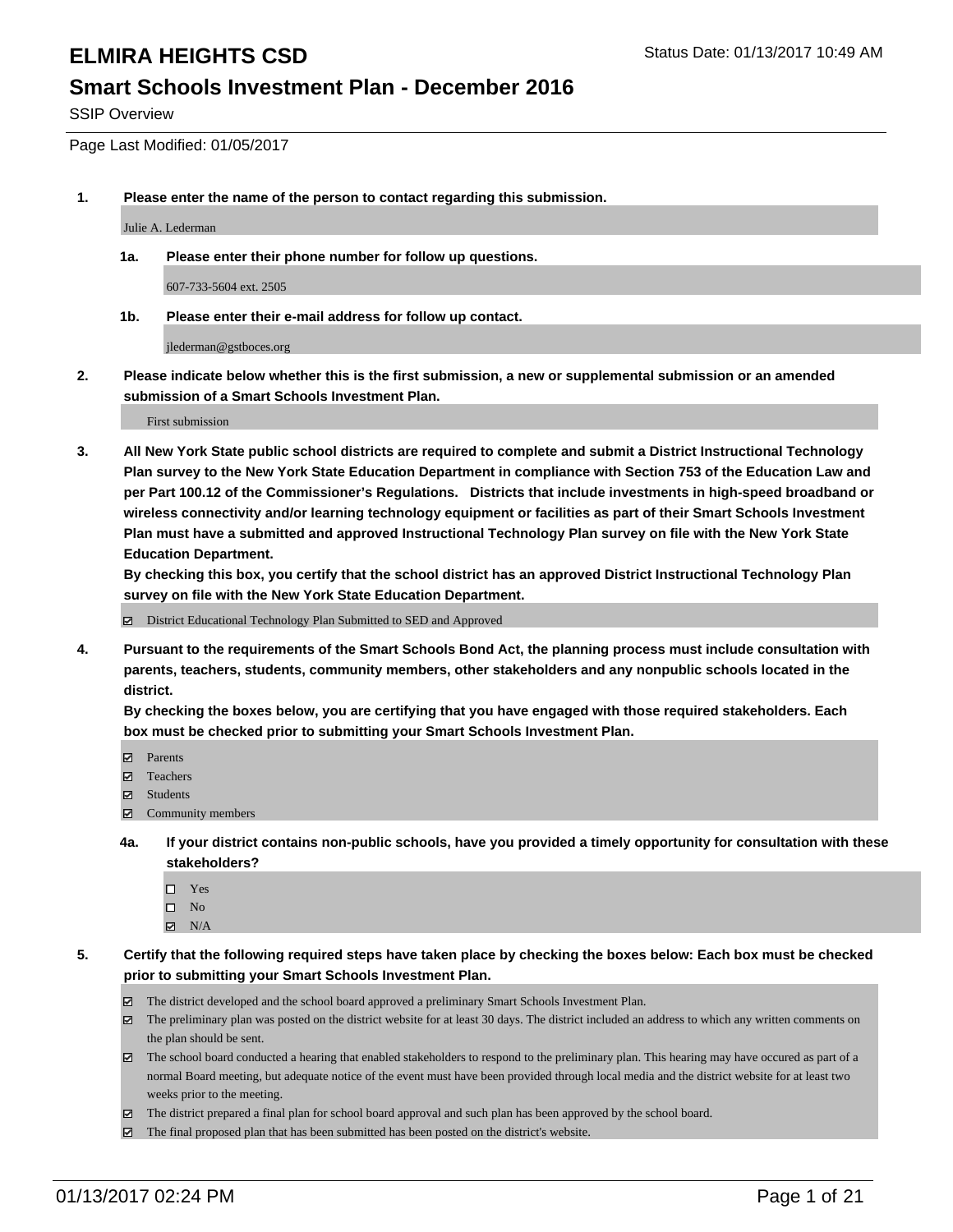### **Smart Schools Investment Plan - December 2016**

SSIP Overview

Page Last Modified: 01/05/2017

**5a. Please upload the proposed Smart Schools Investment Plan (SSIP) that was posted on the district's website, along with any supporting materials. Note that this should be different than your recently submitted Educational Technology Survey. The Final SSIP, as approved by the School Board, should also be posted on the website and remain there during the course of the projects contained therein.**

2-10-16 Preliminary SSIP-survey.pdf

**5b. Enter the webpage address where the final Smart Schools Investment Plan is posted. The Plan should remain posted for the life of the included projects.**

http://www.heightsschools.com/uploadeddocs/Third%20Submission%20SSIP%20print-survey%20July%202016.pdf

**6. Please enter an estimate of the total number of students and staff that will benefit from this Smart Schools Investment Plan based on the cumulative projects submitted to date.**

1,433

- **7. An LEA/School District may partner with one or more other LEA/School Districts to form a consortium to pool Smart Schools Bond Act funds for a project that meets all other Smart School Bond Act requirements. Each school district participating in the consortium will need to file an approved Smart Schools Investment Plan for the project and submit a signed Memorandum of Understanding that sets forth the details of the consortium including the roles of each respective district.**
	- $\Box$  The district plans to participate in a consortium to partner with other school district(s) to implement a Smart Schools project.
- **8. Please enter the name and 6-digit SED Code for each LEA/School District participating in the Consortium.**

| <b>Partner LEA/District</b> | <b>ISED BEDS Code</b> |
|-----------------------------|-----------------------|
| (No Response)               | (No Response)         |

**9. Please upload a signed Memorandum of Understanding with all of the participating Consortium partners.**

(No Response)

**10. Your district's Smart Schools Bond Act Allocation is:**

\$936,641

**11. Enter the budget sub-allocations by category that you are submitting for approval at this time. If you are not budgeting SSBA funds for a category, please enter 0 (zero.) If the value entered is \$0, you will not be required to complete that survey question.**

|                                       | Sub-        |
|---------------------------------------|-------------|
|                                       | Allocations |
| <b>School Connectivity</b>            | 110,641     |
| Connectivity Projects for Communities | $\Omega$    |
| <b>Classroom Technology</b>           | 300,000     |
| Pre-Kindergarten Classrooms           | 526,000     |
| Replace Transportable Classrooms      |             |
| High-Tech Security Features           | $\Omega$    |
| Totals:                               | 936,641     |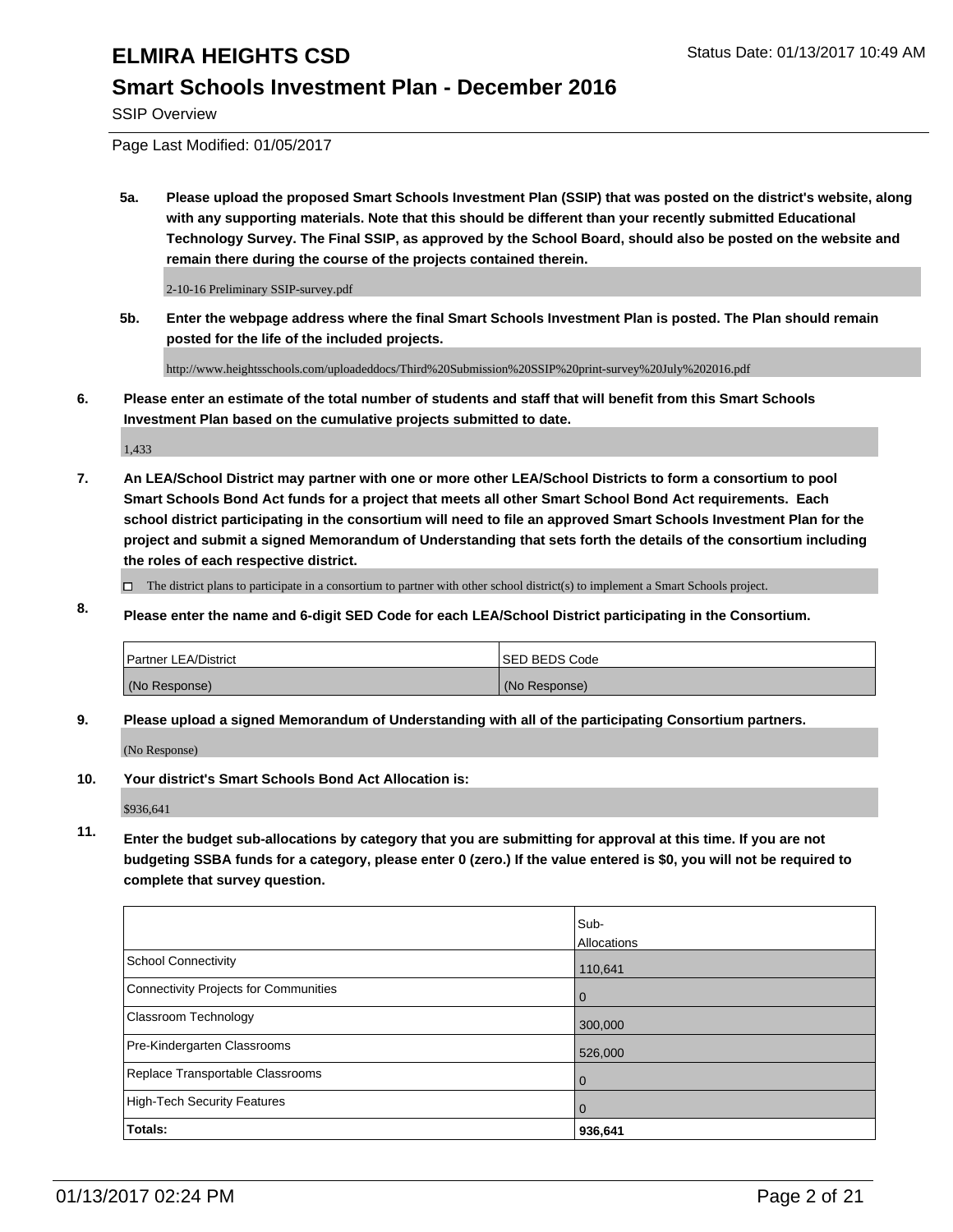### **Smart Schools Investment Plan - December 2016**

School Connectivity

Page Last Modified: 01/05/2017

- **1. In order for students and faculty to receive the maximum benefit from the technology made available under the Smart Schools Bond Act, their school buildings must possess sufficient connectivity infrastructure to ensure that devices can be used during the school day. Smart Schools Investment Plans must demonstrate that:**
	- **sufficient infrastructure that meets the Federal Communications Commission's 100 Mbps per 1,000 students standard currently exists in the buildings where new devices will be deployed, or**
	- **is a planned use of a portion of Smart Schools Bond Act funds, or**
	- **is under development through another funding source.**

**Smart Schools Bond Act funds used for technology infrastructure or classroom technology investments must increase the number of school buildings that meet or exceed the minimum speed standard of 100 Mbps per 1,000 students and staff within 12 months. This standard may be met on either a contracted 24/7 firm service or a "burstable" capability. If the standard is met under the burstable criteria, it must be:**

**1. Specifically codified in a service contract with a provider, and**

**2. Guaranteed to be available to all students and devices as needed, particularly during periods of high demand, such as computer-based testing (CBT) periods.**

**Please describe how your district already meets or is planning to meet this standard within 12 months of plan submission.**

Our existing infrastructure is sufficient and meets the Federal Communications Commission minimum speed of 100 Mbps per, 1000 students. The district currently has 1Gps bandwidth within the building and receives an internet service through GST Boces that is shared with other GST Districts. The district receives an un-capped connection through Boces on two combines 500Mbs connections. The district does currently have bursting capabilities associated with its ISP to address high-demand times.

- **1a. If a district believes that it will be impossible to meet this standard within 12 months, it may apply for a waiver of this requirement, as described on the Smart Schools website. The waiver must be filed and approved by SED prior to submitting this survey.**
	- By checking this box, you are certifying that the school district has an approved waiver of this requirement on file with the New York State Education Department.
- **2. Connectivity Speed Calculator (Required)**

|                  | Number of<br><b>Students</b> | Multiply by<br>100 Kbps | Divide by 1000 Current Speed<br>lto Convert to<br>Required<br>Speed in Mb | lin Mb | Expected<br>Speed to be<br>Attained Within Required<br>12 Months | <b>Expected Date</b><br>When<br>Speed Will be<br>l Met  |
|------------------|------------------------------|-------------------------|---------------------------------------------------------------------------|--------|------------------------------------------------------------------|---------------------------------------------------------|
| Calculated Speed | 1.050                        | 105,000                 | 105                                                                       | 1000   | 1000                                                             | <b>Currently we</b><br>meet the<br>requirement<br>speed |

### **3. Describe how you intend to use Smart Schools Bond Act funds for high-speed broadband and/or wireless connectivity projects in school buildings.**

Our school connectivity project includes Installing Wiring/Construction and other incidental costs associated with the Installation and Construction of our Classroom Learning Technology project that includes installation of Interactive Displays.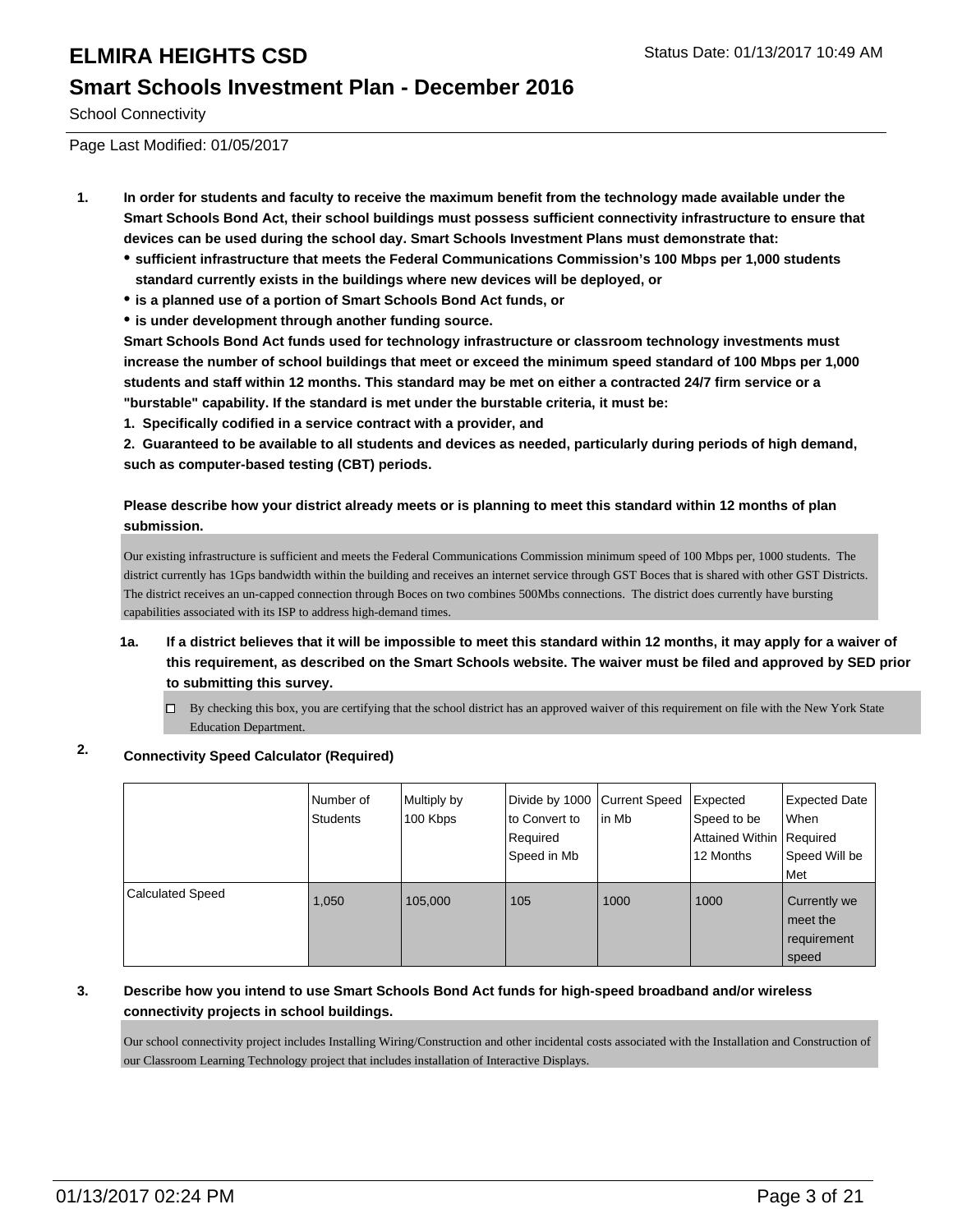### **Smart Schools Investment Plan - December 2016**

School Connectivity

Page Last Modified: 01/05/2017

**4. Describe the linkage between the district's District Instructional Technology Plan and the proposed projects. (There should be a link between your response to this question and your response to Question 1 in Part E. Curriculum and Instruction "What are the district's plans to use digital connectivity and technology to improve teaching and learning?)**

The district has an ongoing commitment to ensure all classrooms are provided with high quality learning technologies and up-to-date interactive learning displays and related technologies that support and improve teaching and learning.

The technologies planned to be purchased with Smart Schools Bond Act funding include replacing outdated Interactive Technologies purchased 2008 or prior and adding additional Interactive Technologies where there is currently none available in the classroom to help ensure equitable access for all students and faculty. By using Smart Schools monies to fund our Interactive Whiteboard Projects, we are able to achieve the goal of providing all classrooms with Interactive Technology as outlined in our Instructional Technology Plan.

Also included in the scope of capital project is the creation of a new computer lab to be shared between elementary and middle school students. The lab will be designed with flexibility of a 21st century learning environment and will support multiple curriculums. This new learning environment will be equipped with distance learning equipment, wireless student devices, interactive technologies, assistive learning devices and resources that will support and promote 21st century learning skills. Smart Schools monies will be used to outfit this new computer lab with up-to-date computers and interactive technologies helping us to achieve our district technology goals as outlined in our Instructional Technology Plan.

Smart Schools Monies we help us achieve 3 of several district technology goals as outlined in our Instructional Technology Plan:

- 1. Adding Additional Mobile Computer Carts
- 2. Outfitting our computer lab with new computers and Interactive Technologies that will be constructed during our capital project
- 3. Providing all classrooms with Interactive Technology
- **5. If the district wishes to have students and staff access the Internet from wireless devices within the school building, or in close proximity to it, it must first ensure that it has a robust Wi-Fi network in place that has sufficient bandwidth to meet user demand.**

### **Please describe how you have quantified this demand and how you plan to meet this demand.**

Our district has complete 100% Wi-Fi Coverage that can account for a large capacity of users. Our wireless network was designed to provide efficient signal inside our school buildings with complete saturation and with Wi-Fi coverage outside the school building in designated areas. Currently there are approximately 380 district-issued wireless mobile devices with an additional 30 wireless mobile devices within the scope of work for Smart School Bonds Act.

**6. As indicated on Page 5 of the guidance, the Office of Facilities Planning will have to conduct a preliminary review of all capital projects, including connectivity projects.**

**Please indicate on a separate row each project number given to you by the Office of Facilities Planning.**

| <b>Project Number</b>               |  |
|-------------------------------------|--|
| 07-09-02-06-0-007-016               |  |
| $07 - 09 - 02 - 06 - 0 - 001 - 012$ |  |

**7. Certain high-tech security and connectivity infrastructure projects may be eligible for an expedited review process as determined by the Office of Facilities Planning.**

### **Was your project deemed eligible for streamlined review?**

No

**8. Include the name and license number of the architect or engineer of record.**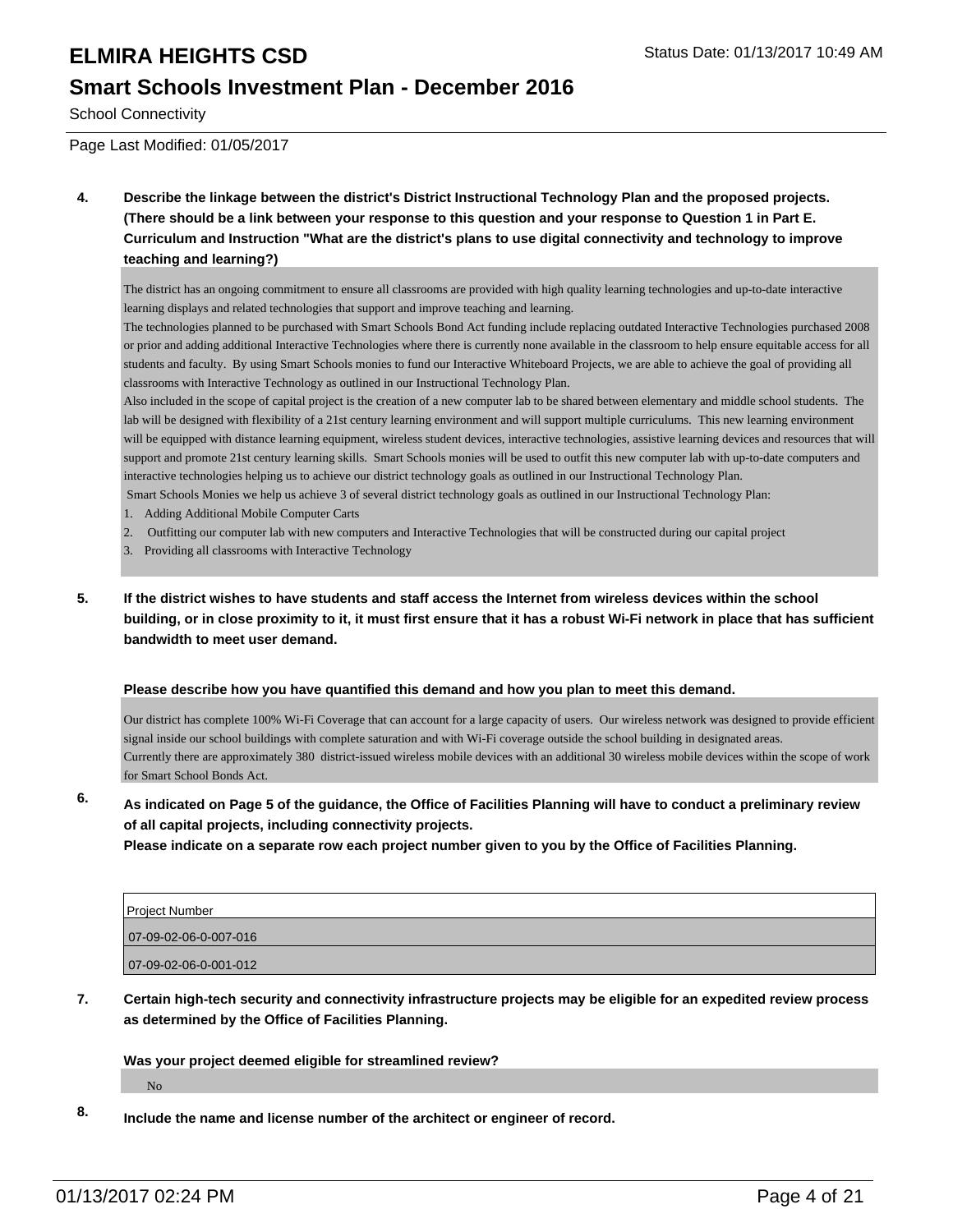### **Smart Schools Investment Plan - December 2016**

School Connectivity

Page Last Modified: 01/05/2017

| <i>Name</i>                               | License Number |
|-------------------------------------------|----------------|
| Jeff Robbins, Hunt Engineers & Architects | 35151          |

**9. If you are submitting an allocation for School Connectivity complete this table. Note that the calculated Total at the bottom of the table must equal the Total allocation for this category that you entered in the SSIP Overview overall budget.** 

|                                            | Sub-<br>Allocation |
|--------------------------------------------|--------------------|
| Network/Access Costs                       | $\mathbf 0$        |
| <b>Outside Plant Costs</b>                 | $\mathbf 0$        |
| School Internal Connections and Components | 54,000             |
| Professional Services                      | 48,146             |
| Testing                                    | 4,531              |
| <b>Other Upfront Costs</b>                 | $\mathbf 0$        |
| <b>Other Costs</b>                         | 3,964              |
| Totals:                                    | 110,641            |

**10. Please detail the type, quantity, per unit cost and total cost of the eligible items under each sub-category. This is especially important for any expenditures listed under the "Other" category. All expenditures must be eligible for tax-exempt financing to be reimbursed through the SSBA. Sufficient detail must be provided so that we can verify this is the case. If you have any questions, please contact us directly through smartschools@nysed.gov. NOTE: Wireless Access Points should be included in this category, not under Classroom Educational Technology, except those that will be loaned/purchased for nonpublic schools.**

| Select the allowable expenditure<br>Item to be purchased |                                       | Quantity | Cost per Item | <b>Total Cost</b> |
|----------------------------------------------------------|---------------------------------------|----------|---------------|-------------------|
| type.                                                    |                                       |          |               |                   |
| Repeat to add another item under                         |                                       |          |               |                   |
| each type.                                               |                                       |          |               |                   |
| <b>Professional Services</b>                             | <b>Architect and Engineering Fees</b> |          | 33,488        | 33,488            |
| <b>Professional Services</b>                             | <b>Clerk of the Works</b>             |          | 11,826        | 11,826            |
| <b>Testing</b>                                           | Testing                               |          | 4,531         | 4,531             |
| <b>Professional Services</b>                             | <b>Legal Services</b>                 |          | 2,832         | 2,832             |
| <b>Other Costs</b>                                       | Insurance During Contruction          |          | 3,964         | 3,964             |
| <b>Connections/Components</b>                            | Installation of Interactive Displays  | 36       | 1,500         | 54,000            |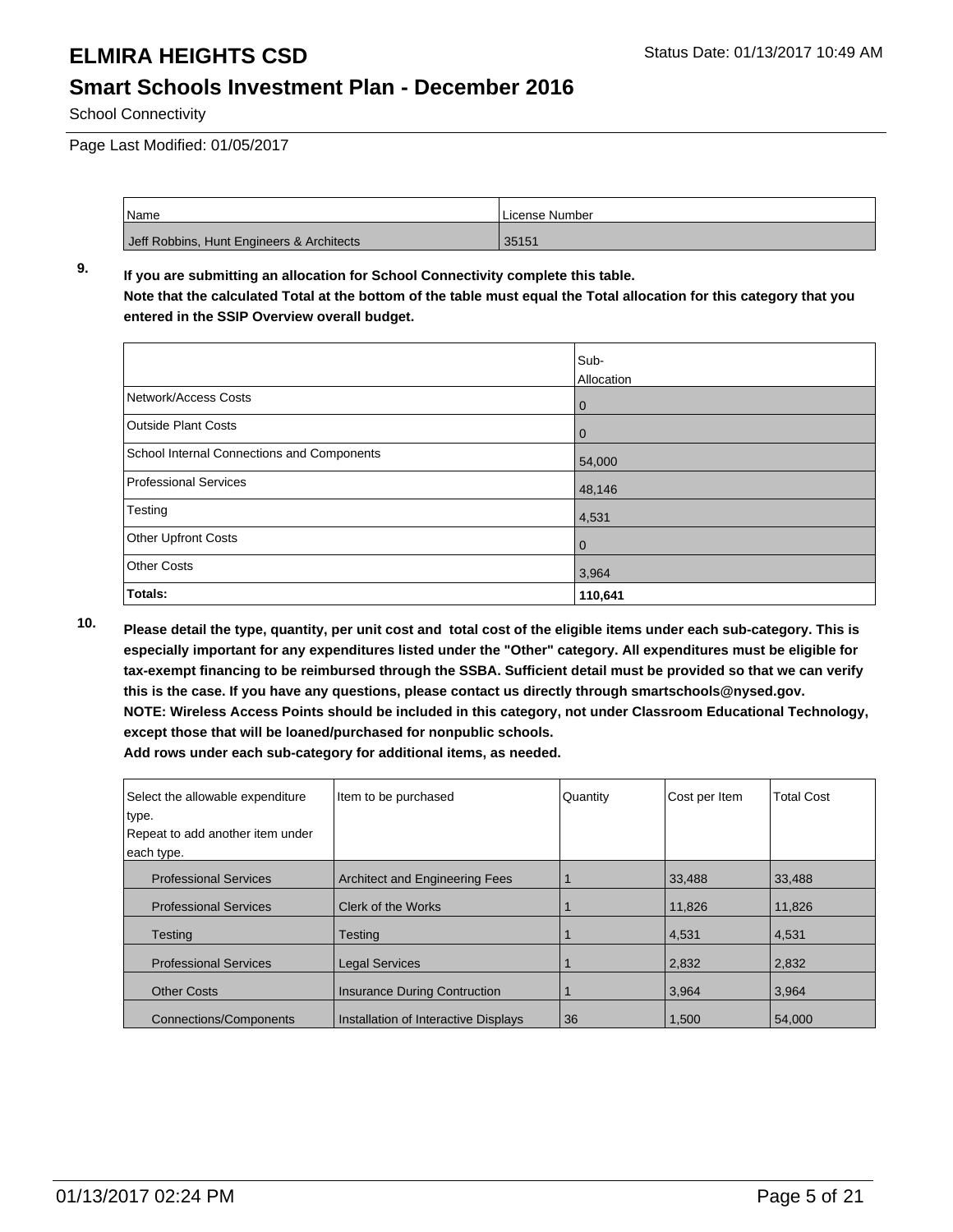## **Smart Schools Investment Plan - December 2016**

Community Connectivity (Broadband and Wireless)

**1. Describe how you intend to use Smart Schools Bond Act funds for high-speed broadband and/or wireless connectivity projects in the community.**

(No Response)

**2. Please describe how the proposed project(s) will promote student achievement and increase student and/or staff access to the Internet in a manner that enhances student learning and/or instruction outside of the school day and/or school building.**

(No Response)

**3. Community connectivity projects must comply with all the necessary local building codes and regulations (building and related permits are not required prior to plan submission).**

 $\Box$  I certify that we will comply with all the necessary local building codes and regulations.

**4. Please describe the physical location of the proposed investment.**

(No Response)

**5. Please provide the initial list of partners participating in the Community Connectivity Broadband Project, along with their Federal Tax Identification (Employer Identification) number.**

| <b>Project Partners</b> | Federal ID#   |
|-------------------------|---------------|
| (No Response)           | (No Response) |

**6. If you are submitting an allocation for Community Connectivity, complete this table.**

**Note that the calculated Total at the bottom of the table must equal the Total allocation for this category that you entered in the SSIP Overview overall budget.**

|                                    | Sub-Allocation |
|------------------------------------|----------------|
| Network/Access Costs               | (No Response)  |
| Outside Plant Costs                | (No Response)  |
| <b>Tower Costs</b>                 | (No Response)  |
| <b>Customer Premises Equipment</b> | (No Response)  |
| Professional Services              | (No Response)  |
| Testing                            | (No Response)  |
| <b>Other Upfront Costs</b>         | (No Response)  |
| <b>Other Costs</b>                 | (No Response)  |
| <b>Totals:</b>                     | o              |

- 
- **7. Please detail the type, quantity, per unit cost and total cost of the eligible items under each sub-category. This is especially important for any expenditures listed under the "Other" category. All expenditures must be capital-bond eligible to be reimbursed through the SSBA. If you have any questions, please contact us directly through smartschools@nysed.gov.**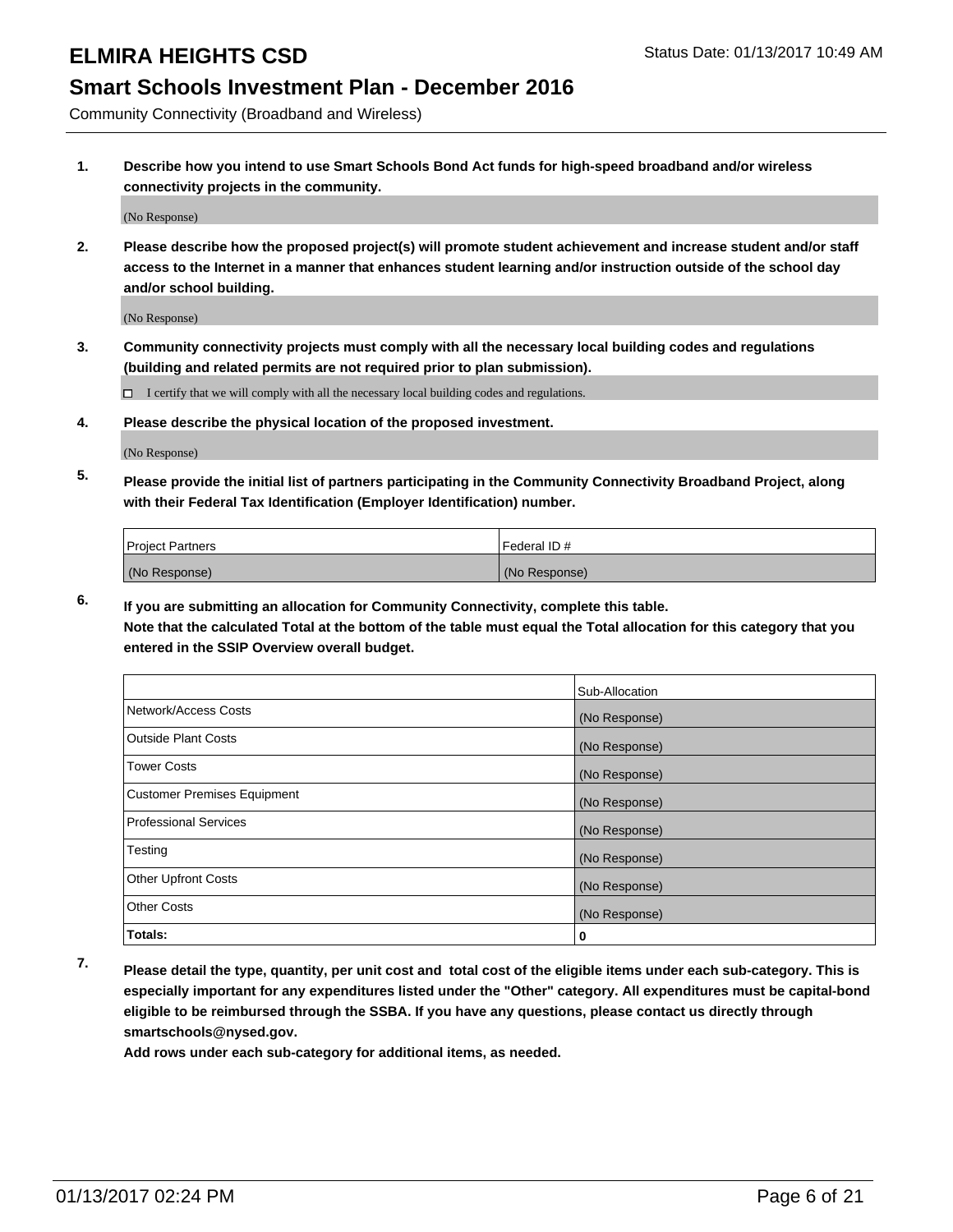## **Smart Schools Investment Plan - December 2016**

Community Connectivity (Broadband and Wireless)

| Select the allowable expenditure | I Item to be purchased | Quantity      | Cost per Item | <b>Total Cost</b> |
|----------------------------------|------------------------|---------------|---------------|-------------------|
| type.                            |                        |               |               |                   |
| Repeat to add another item under |                        |               |               |                   |
| each type.                       |                        |               |               |                   |
| (No Response)                    | (No Response)          | (No Response) | (No Response) | (No Response)     |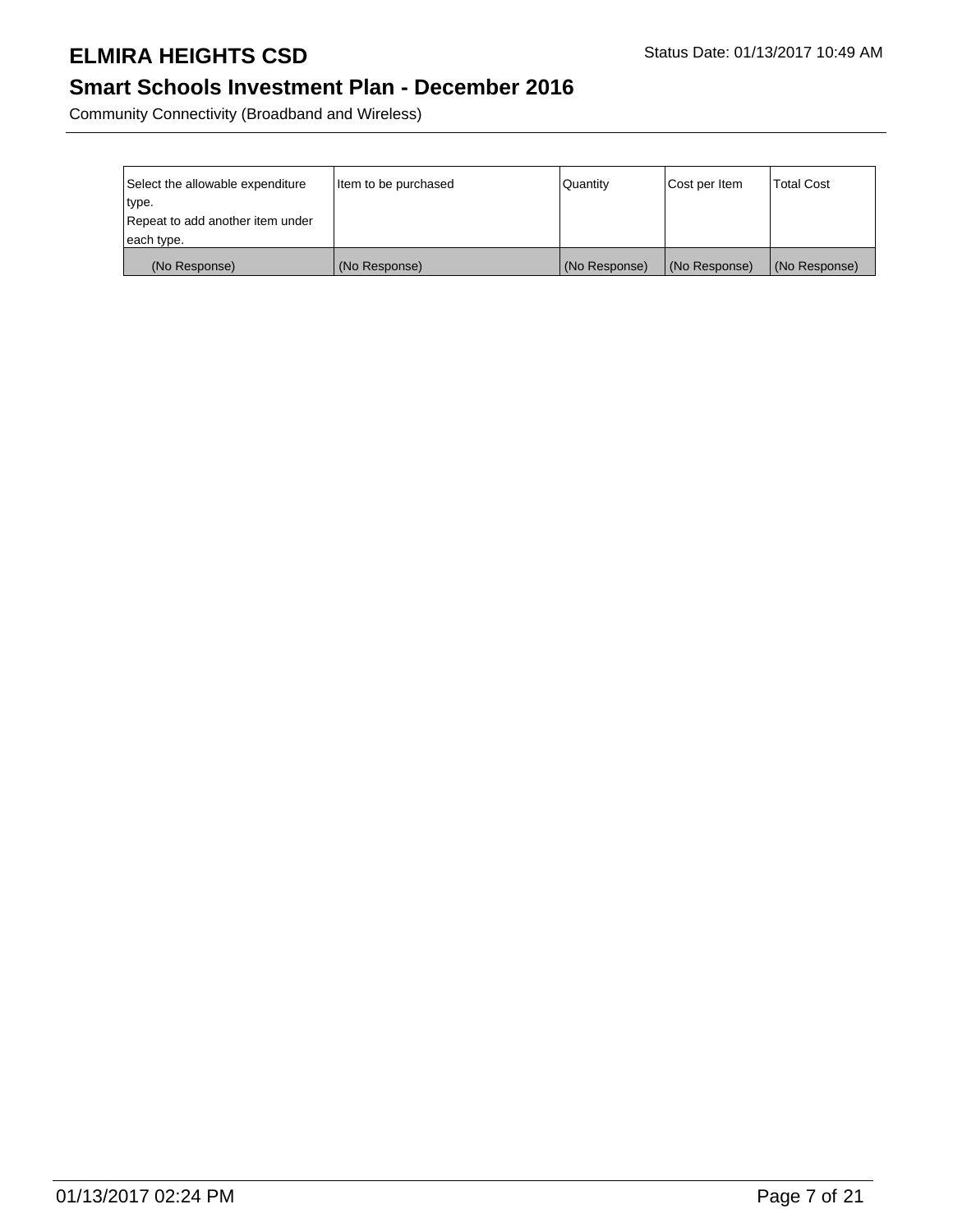### **Smart Schools Investment Plan - December 2016**

Classroom Learning Technology

Page Last Modified: 12/14/2016

**1. In order for students and faculty to receive the maximum benefit from the technology made available under the Smart Schools Bond Act, their school buildings must possess sufficient connectivity infrastructure to ensure that devices can be used during the school day. Smart Schools Investment Plans must demonstrate that sufficient infrastructure that meets the Federal Communications Commission's 100 Mbps per 1,000 students standard currently exists in the buildings where new devices will be deployed, or is a planned use of a portion of Smart Schools Bond Act funds, or is under development through another funding source.**

**Smart Schools Bond Act funds used for technology infrastructure or classroom technology investments must increase the number of school buildings that meet or exceed the minimum speed standard of 100 Mbps per 1,000 students and staff within 12 months. This standard may be met on either a contracted 24/7 firm service or a "burstable" capability. If the standard is met under the burstable criteria, it must be:**

**1. Specifically codified in a service contract with a provider, and**

**2. Guaranteed to be available to all students and devices as needed, particularly during periods of high demand, such as computer-based testing (CBT) periods.**

**Please describe how your district already meets or is planning to meet this standard within 12 months of plan submission.**

Our existing infrastructure is sufficient and meets the Federal Communications Commission minimum speed of 100 Mbps per, 1000 students. The district currently has 1Gps bandwidth within the building and receives an internet service through GST Boces that is shared with other GST Districts. The district receives an un-capped connection through Boces on two combines 500Mbs connections. The district does currently have busrting capabilities associated with its ISP to address high-demand times.

- **1a. If a district believes that it will be impossible to meet this standard within 12 months, it may apply for a waiver of this requirement, as described on the Smart Schools website. The waiver must be filed and approved by SED prior to submitting this survey.**
	- $\Box$  By checking this box, you are certifying that the school district has an approved waiver of this requirement on file with the New York State Education Department.

## **2. Connectivity Speed Calculator (Required)**

|                  | Number of<br><b>Students</b> | Multiply by<br>100 Kbps | to Convert to<br>Required<br>Speed in Mb | Divide by 1000 Current Speed<br>lin Mb | Expected<br>Speed to be<br>Attained Within   Required<br>12 Months | <b>Expected Date</b><br><b>When</b><br>Speed Will be<br>Met |
|------------------|------------------------------|-------------------------|------------------------------------------|----------------------------------------|--------------------------------------------------------------------|-------------------------------------------------------------|
| Calculated Speed | 1.050                        | 105,000                 | 105.00                                   | 1000                                   | 1000                                                               | Currently we<br>meet the<br>requirement                     |

**3. If the district wishes to have students and staff access the Internet from wireless devices within the school building, or in close proximity to it, it must first ensure that it has a robust Wi-Fi network in place that has sufficient bandwidth to meet user demand.**

**Please describe how you have quantified this demand and how you plan to meet this demand.**

Our district has complete 100% Wi-Fi Coverage that can account for a large capacity of users. Our wireless network was designed to provide efficient signal inside our school buildings with complete saturation and with Wi-Fi coverage outside the school building in designated areas. Currently there are approximately 380 district-issued wireless mobile devices with an additional 30 wireless mobile devices within the scope of work for Smart School Bonds Act.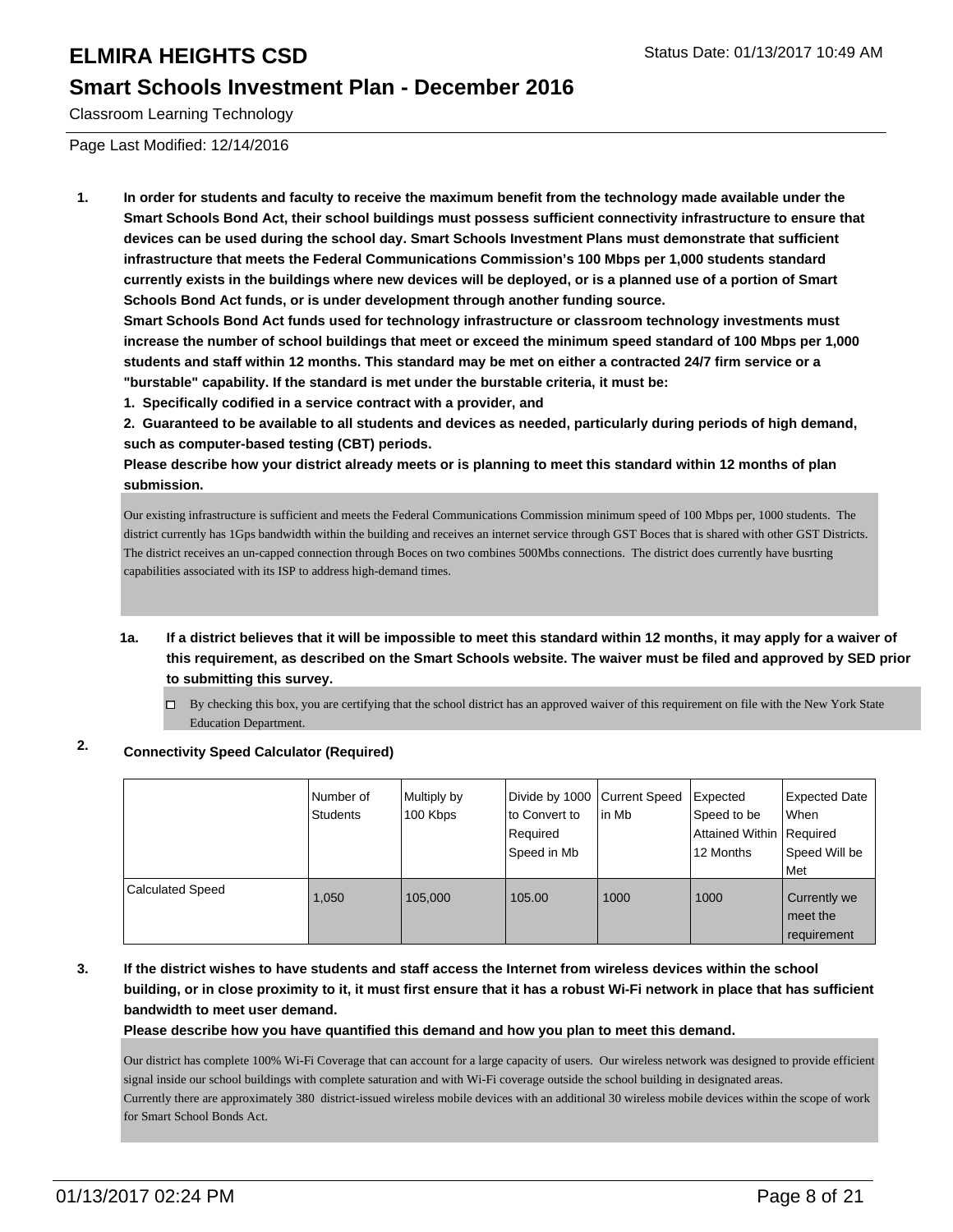### **Smart Schools Investment Plan - December 2016**

Classroom Learning Technology

Page Last Modified: 12/14/2016

**4. All New York State public school districts are required to complete and submit an Instructional Technology Plan survey to the New York State Education Department in compliance with Section 753 of the Education Law and per Part 100.12 of the Commissioner's Regulations.**

**Districts that include educational technology purchases as part of their Smart Schools Investment Plan must have a submitted and approved Instructional Technology Plan survey on file with the New York State Education Department.**

- By checking this box, you are certifying that the school district has an approved Instructional Technology Plan survey on file with the New York State Education Department.
- **5. Describe the devices you intend to purchase and their compatibility with existing or planned platforms or systems. Specifically address the adequacy of each facility's electrical, HVAC and other infrastructure necessary to install and support the operation of the planned technology.**

The devices to be purchased with Smart Schools Bond Act funding include Interactive Whiteboard Technologies, Computers for classrooms, Computer Lab Devices for newly constructed computer lab outlined in our capital project scope and Mobile Laptop Cart housing 30 laptops. All classroom technology purchases are compatible with our existing and future systems and will support and align with our current learning device standards.

- The new interactive technologies that are one-for-one replacements, will use the existing 120v power outlets and audio video cabling that currently exists in the classrooms. Any classroom that will receive new Interactive display and technologies will receive a new 120v power outlet as part of the scope of work in the capital project plans.
- The new computers for classrooms are one to one replacements and will use the existing electrical that is currently in every classroom.
- The new computer lab will be equipped with 120v power outlets and any additional power outlets needed as oulined in our capital project scope.
- Every classroom throughout our district is equipped with standard outlets and the mobile lab cart can be easily plugged into any standard outlet found in every classroom etc.throughout the district. The mobile lab cart has a standard AC charging system with a built in safety features to prevent overloading of the electrical circuit.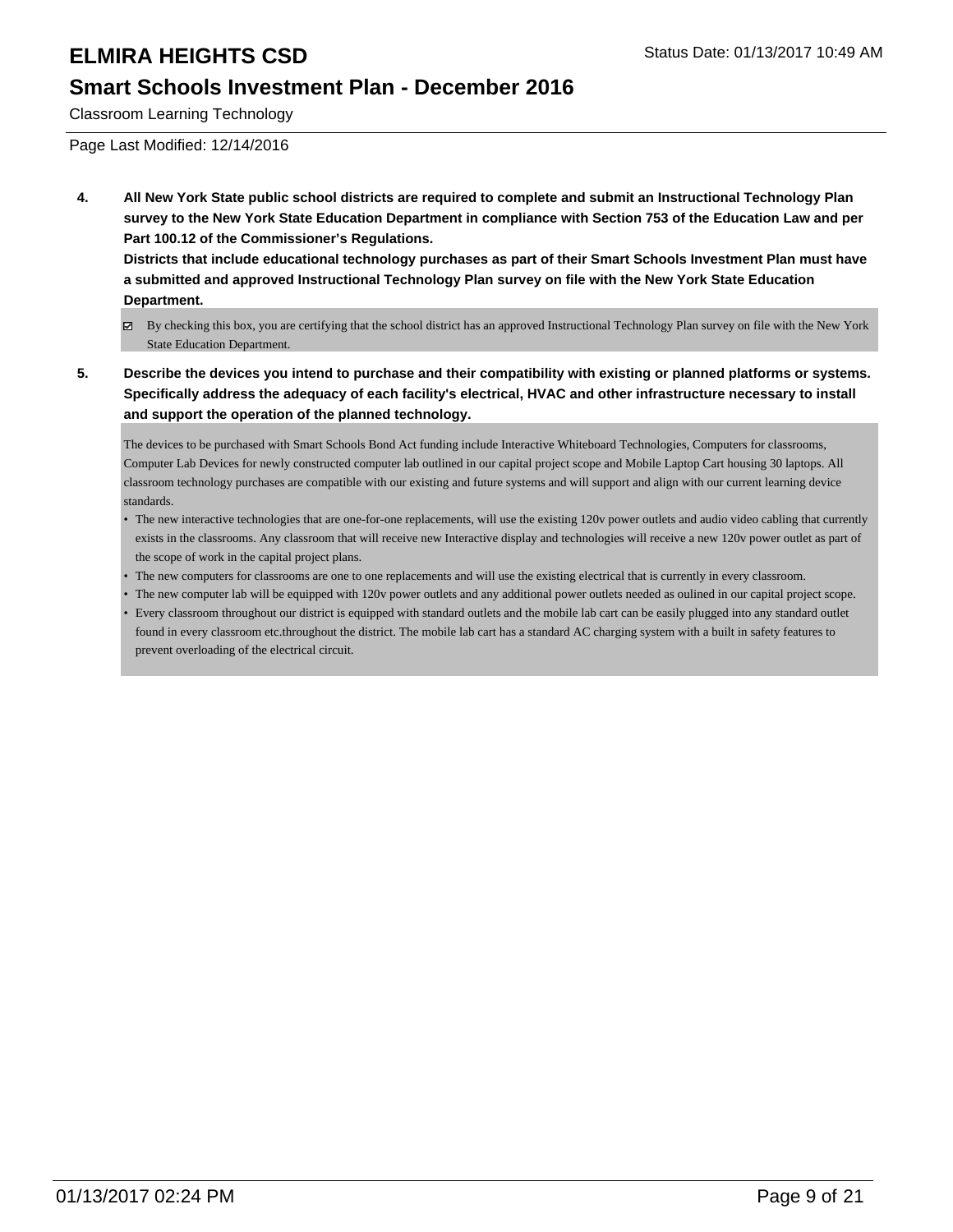### **Smart Schools Investment Plan - December 2016**

Classroom Learning Technology

Page Last Modified: 12/14/2016

- **6. Describe how the proposed technology purchases will:**
	- **> enhance differentiated instruction;**
	- **> expand student learning inside and outside the classroom;**
	- **> benefit students with disabilities and English language learners; and**
	- **> contribute to the reduction of other learning gaps that have been identified within the district.**

**The expectation is that districts will place a priority on addressing the needs of students who struggle to succeed in a rigorous curriculum. Responses in this section should specifically address this concern and align with the district's Instructional Technology Plan (in particular Question 2 of E. Curriculum and Instruction: "Does the district's instructional technology plan address the needs of students with disabilities to ensure equitable access to instruction, materials and assessments?" and Question 3 of the same section: "Does the district's instructional technology plan address the provision of assistive technology specifically for students with disabilities to ensure access to and participation in the general curriculum?"**

#### **Enhance Differentiated Instruction:**

All the proposed technology supports and aligns with our current learning device standards and technology integration as outlined in our instructional plan. With the effective use of these technologies in the classroom, many new opportunities will be provided to promote and support differentiated instruction for our students, including;

- Providing our students with a range of technology tools to engage and collaborate will provide multiple avenues for learning and for students to become more independent and control their own learning
- Providing more accessibility to updated technology to be shared amongst all educators to provide engaging, differentiated instruction to meet the needs of all of our students
- Specialized or individualized instruction can be created by the educator to address the diverse needs of all students including students with disabilities and English Language Learners
- Incorporate assessments techniques into instruction to meet the individual needs of students
- Students will have the flexibility to work individually or in small groups on instructional activities
- By using the proposed technology, an educator can easily incorporate visual, auditory and tactile components into lessons

#### **Expand student learning inside and outside the classroom:**

Additional computer lab space has been identified by the district as a high need area to aid in the delivery of technology instruction, provide learning tools and resources, and to prepare for future computer based assessments. In our capital project scope, we expect to construct a new computer lab and purchase a portion of the technology to equip the room using smart schools funding. This lab will be a shared space between our elementary and middle school students. With additional computer lab space, new opportunities to offer distance learning classes and virtual field trips can provide a gateway to learning content and other learning opportunities that might otherwise be unavailable.

The computer lab will be designed with the flexibility to support multiple curriculums and include;

- Interactive Technologies (purchase to be made from smart schools funding)
- Distance Learning Equipment
- adaptive and/or assistive software and technologies as needed
- 30 computers (purchase to be made from smart schools funding)

With our current state of limited computer lab space, providing an additional Mobile Laptop Cart Solution will allow for flexibility to bring technology to students within the classroom or to easily move outside of the traditional classroom setting while still being connected with technology. Web and Cloud based learning programs and classroom management systems are available for students to continue their learning experiences from outside the school building such as Toolbox Pro, Office 365, Brainpop, Castle Learning, Problem Attic. These devices will also provide more access to content management learning systems such as FasttMath and Type to Learn which allows lessons to be differentiated and tracked at individual skill levels.

With the use of Interactive Technology, an entire lesson can be streamed live or recorded for later review and accessible from outside the classroom. **Benefit students with disabilities and English Language Learners/ and contribute to the reduction of learning gaps:**

The district supports technology use for all students including students with disabilities. Through advances in the development and use of assistive technologies and resources, students with disabilities have been presented with new opportunities to participate within the general education classroom. For example, Audio/Voice Enhancement Systems have been installed in most of our classrooms. One on One devices are provided when needed making the classroom content more accessible. Assistive software programs and devices are provided as recommended by our service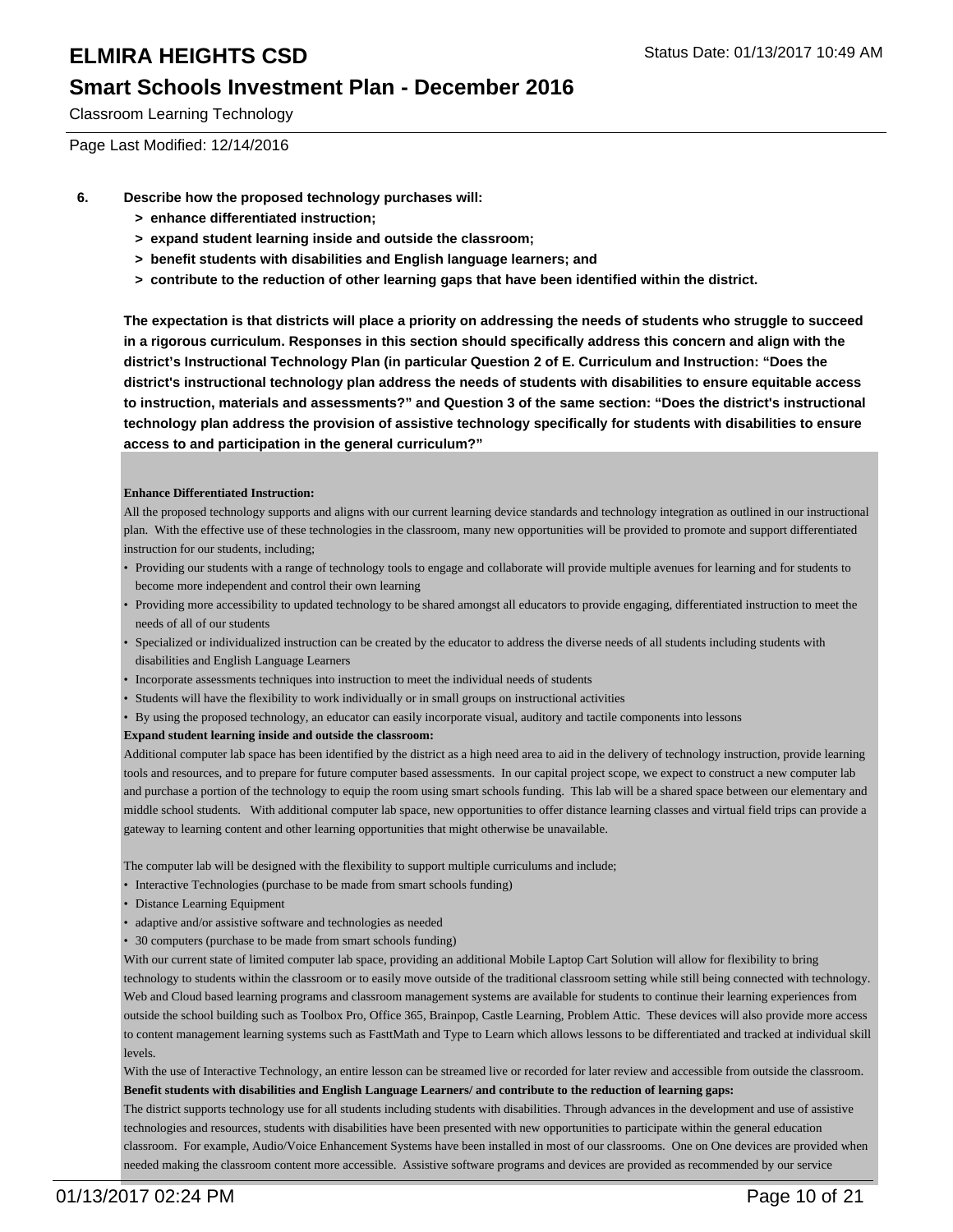### **Smart Schools Investment Plan - December 2016**

Classroom Learning Technology

### Page Last Modified: 12/14/2016

providers such as Dragon Naturally Speaking (speech to text software), Read Out Loud - BookShare, touch screen displays, ipads and apps such as ProLoQuo an augmentative and alternative communication solution for use with ipads. In some cases, one on one devices are provided making the classroom content more accessible.

The technology purchases proposed will help reduce the learning gaps for students with disabilities/ ELL and support participation within the general education classroom whenever possible. These devices will utilize various apps and programs for ELL learners, we make use of translation and vocabulary building apps, programs and websites such as; Reading A-Z with add ons for ELL, Spelling City, Essential Skills, Brainzy and Raz Kids.

### **7. Where appropriate, describe how the proposed technology purchases will enhance ongoing communication with parents and other stakeholders and help the district facilitate technology-based regional partnerships, including distance learning and other efforts.**

By adding additional computer lab space and devices, collaboration, communications and relationships will be enhanced through the use of technology for both teacher and students. New opportunities will be presented for us to facilitate technology based regional partnerships, including distance learning programs,Virtual Field Trips and Video Conferencing Sessions allowing our students to connect with other students anywhere in the world.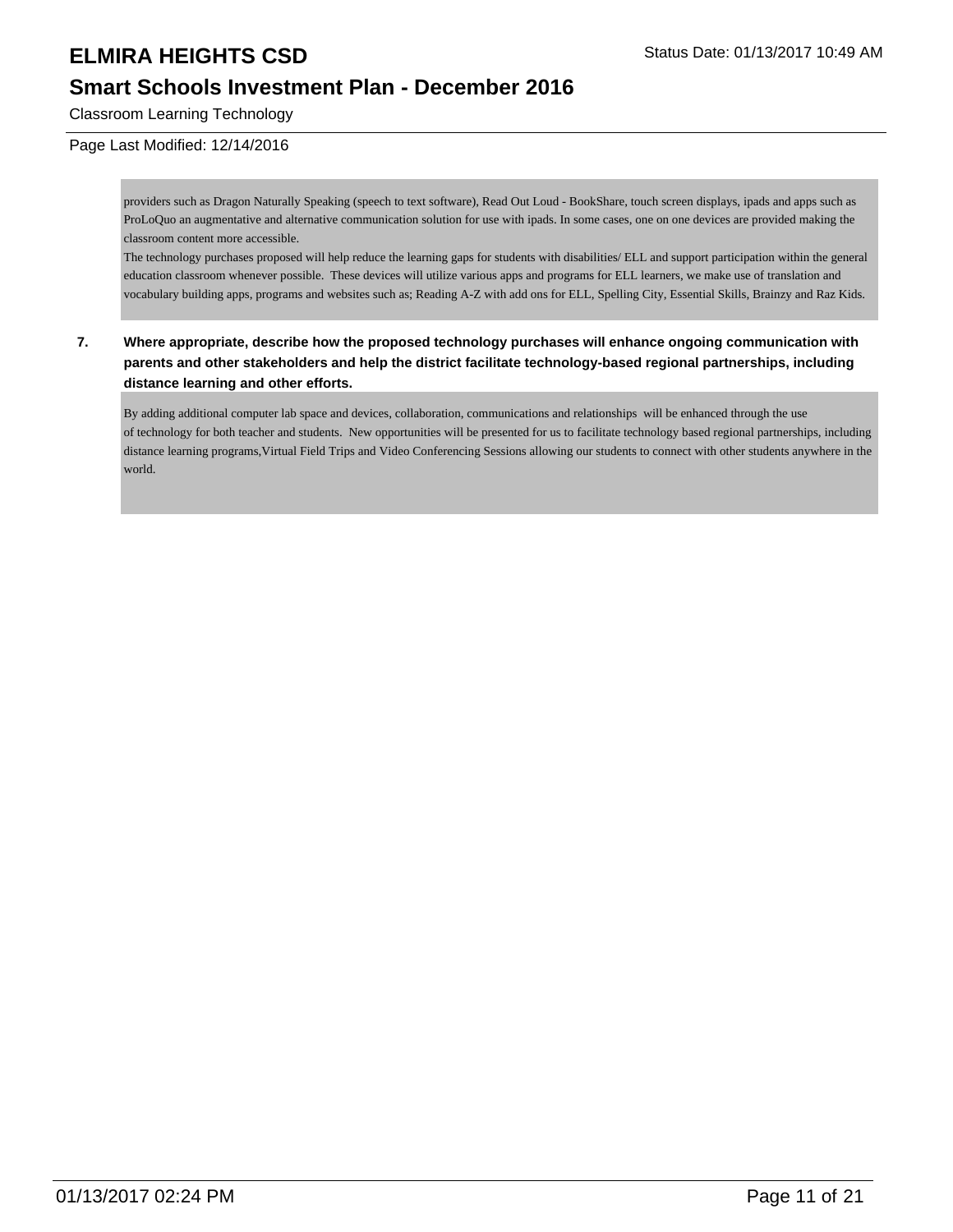### **Smart Schools Investment Plan - December 2016**

Classroom Learning Technology

Page Last Modified: 12/14/2016

**8. Describe the district's plan to provide professional development to ensure that administrators, teachers and staff can employ the technology purchased to enhance instruction successfully.**

**Note: This response should be aligned and expanded upon in accordance with your district's response to Question 1 of F. Professional Development of your Instructional Technology Plan: "Please provide a summary of professional development offered to teachers and staff, for the time period covered by this plan, to support technology to enhance teaching and learning. Please include topics, audience and method of delivery within your summary."**

All Teaching Staff has been trained in active engagement strategies in order to further incorporate technology in their classrooms to assist students in gaining higher achievement. Professional development and Technology related training is available throughout the year. One on One training is always available to our entire faculty and staff by appointment with our Instructional Support Specialist, Technology Director or Curriculum Coordinator.

Professional Development is offered through GST Boces SIP initiative and Model Schools. Our district Curriculum Coordinator will offer technology related in-district training to all teaching staff in small or large group instruction. Our district supports ongoing course offerings to support technology to enhance teaching and learning.

• ELA – online reading, guiding teachers to use electronic textbooks, research skills, presentation skills and typing

• Math – electronic manipulation tools; addressing Tech Skills needed to prepare students for online assessments. ex.creating fraction bars, measuring things electronically, etc.

• Social Studies – reading online, primary sources, videos content, etc.

• Science – text online, scientific electronic journaling

All four content areas will receive– presentation skills, online notebooks, working with a Facebook environment, creating essays along with other materials and handing them electronically using the homework drop box.

The district also uses the GST BOCES professional development program though the SIP initiative and Model Schools. Staff members participate in and develop skills through these workshops and training programs.

Model School Course Offerings are available year round with 4 types of course delivery. In Person, Online Live, Online Independent Study and Hybrid.

Course offering to support technology to enhance teaching and learning. Some course offering examples are…

*Creating Effective Instructional Videos*

*IWB Screen Recorder*

*Flexible Learning Opportunities Using Toolbox Pro Lessons and Activities*

*Tech Talk – symbaloo, Office 2013, Text-to-Speech and Speech-to-Text*

*Interactive Whiteboards Intermediate ActivInspire Skills*

*Hour of Code to develop 21st Century Skills*

*Toolbox Pro-Using the Website to Facilitate Home-School Communication*

- **9. Districts must contact the SUNY/CUNY teacher preparation program that supplies the largest number of the district's new teachers to request advice on innovative uses and best practices at the intersection of pedagogy and educational technology.**
	- By checking this box, you certify that you have contacted the SUNY/CUNY teacher preparation program that supplies the largest number of your new teachers to request advice on these issues.

### **9a. Please enter the name of the SUNY or CUNY Institution that you contacted.**

SUNY Cortland

**9b. Enter the primary Institution phone number.**

607-753-5528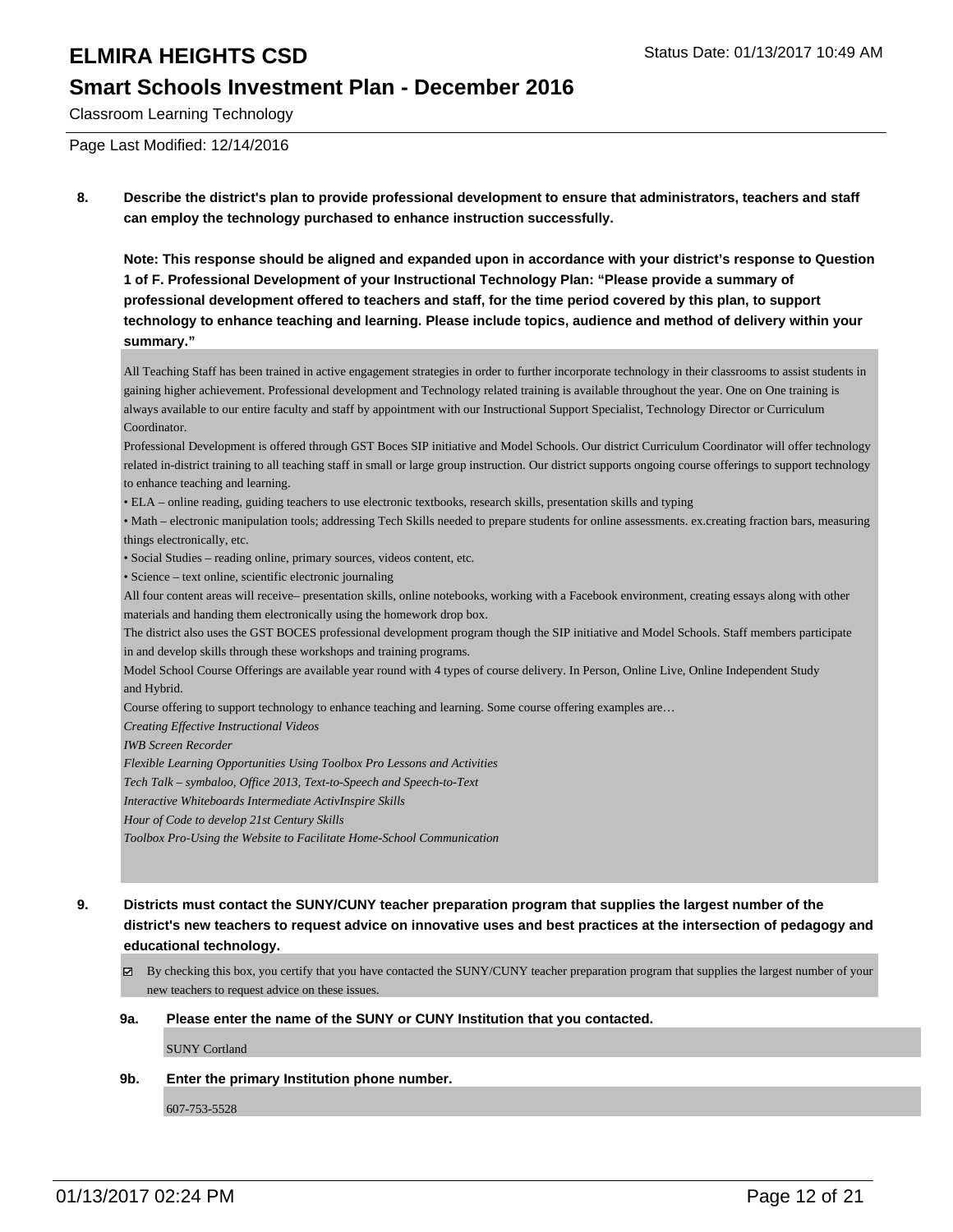### **Smart Schools Investment Plan - December 2016**

Classroom Learning Technology

Page Last Modified: 12/14/2016

**9c. Enter the name of the contact person with whom you consulted and/or will be collaborating with on innovative uses of technology and best practices.**

Christine Widdall

**10. A district whose Smart Schools Investment Plan proposes the purchase of technology devices and other hardware must account for nonpublic schools in the district.**

**Are there nonpublic schools within your school district?**

Yes

 $\boxtimes$  No

**11. Nonpublic Classroom Technology Loan Calculator**

**The Smart Schools Bond Act provides that any Classroom Learning Technology purchases made using Smart Schools funds shall be lent, upon request, to nonpublic schools in the district. However, no school district shall be required to loan technology in amounts greater than the total obtained and spent on technology pursuant to the Smart Schools Bond Act and the value of such loan may not exceed the total of \$250 multiplied by the nonpublic school enrollment in the base year at the time of enactment. See:**

**http://www.p12.nysed.gov/mgtserv/smart\_schools/docs/Smart\_Schools\_Bond\_Act\_Guidance\_04.27.15\_Final.pdf.**

|                                       | 1. Classroom<br>Technology<br>Sub-allocation | l 2. Public<br>Enrollment<br>$(2014 - 15)$ | 3. Nonpublic<br>Enrollment<br>$(2014 - 15)$                                                   | l 4. Sum of<br>l Public and<br>l Nonpublic<br>Enrollment | 5. Total Per<br>Pupil Sub-<br>lallocation | 6. Total<br>Nonpublic Loan<br>Amount |
|---------------------------------------|----------------------------------------------|--------------------------------------------|-----------------------------------------------------------------------------------------------|----------------------------------------------------------|-------------------------------------------|--------------------------------------|
| Calculated Nonpublic Loan<br>  Amount |                                              |                                            | (No Response)   (No Response)   (No Response)   (No Response)   (No Response)   (No Response) |                                                          |                                           |                                      |

**12. To ensure the sustainability of technology purchases made with Smart Schools funds, districts must demonstrate a long-term plan to maintain and replace technology purchases supported by Smart Schools Bond Act funds. This sustainability plan shall demonstrate a district's capacity to support recurring costs of use that are ineligible for Smart Schools Bond Act funding such as device maintenance, technical support, Internet and wireless fees, maintenance of hotspots, staff professional development, building maintenance and the replacement of incidental items. Further, such a sustainability plan shall include a long-term plan for the replacement of purchased devices and equipment at the end of their useful life with other funding sources.**

 $\boxtimes$  By checking this box, you certify that the district has a sustainability plan as described above.

**13. Districts must ensure that devices purchased with Smart Schools Bond funds will be distributed, prepared for use, maintained and supported appropriately. Districts must maintain detailed device inventories in accordance with generally accepted accounting principles.**

By checking this box, you certify that the district has a distribution and inventory management plan and system in place.

**14. If you are submitting an allocation for Classroom Learning Technology complete this table. Note that the calculated Total at the bottom of the table must equal the Total allocation for this category that you entered in the SSIP Overview overall budget.**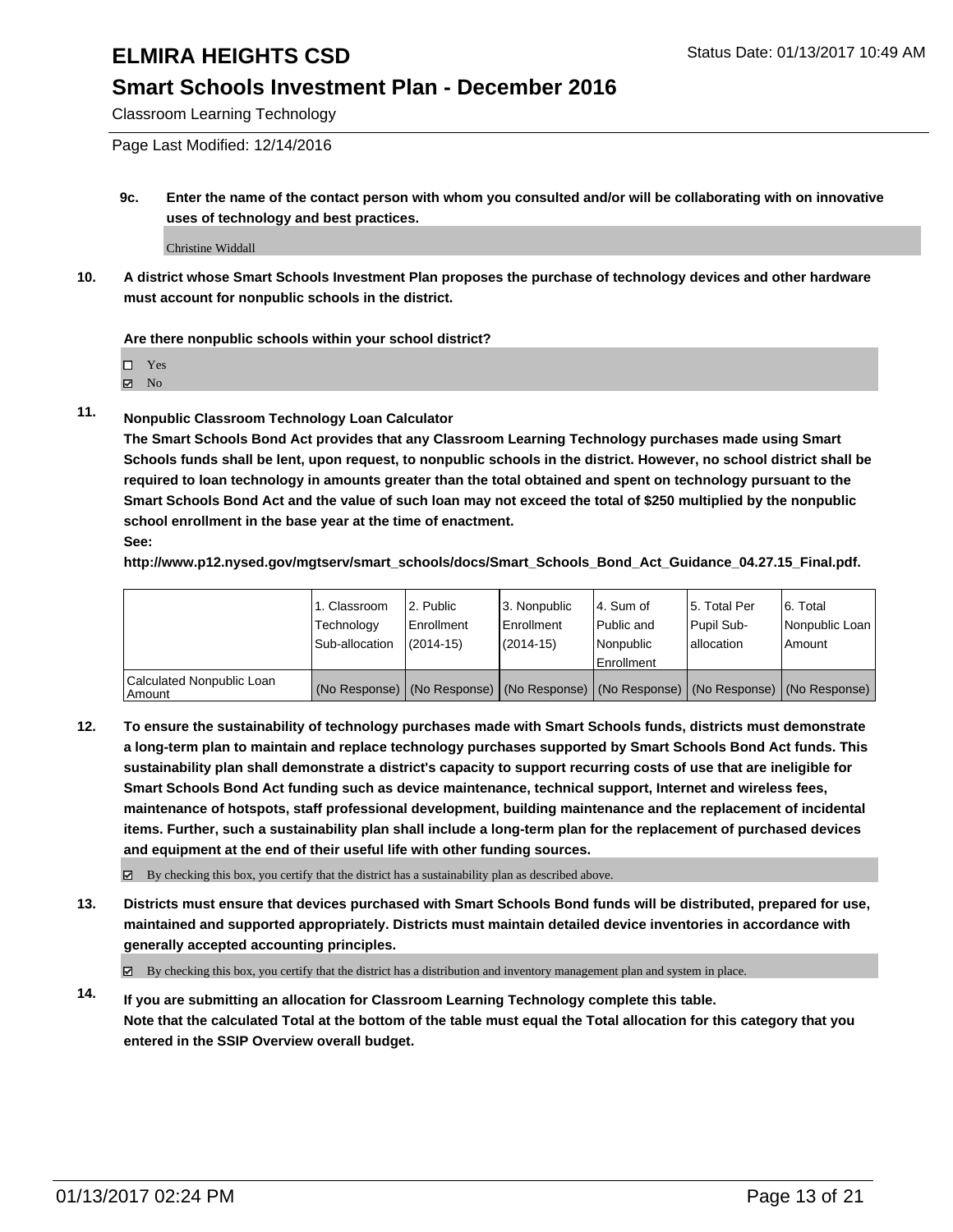### **Smart Schools Investment Plan - December 2016**

Classroom Learning Technology

Page Last Modified: 12/14/2016

|                          | Sub-Allocation |
|--------------------------|----------------|
| Interactive Whiteboards  | 180,000        |
| <b>Computer Servers</b>  | 0              |
| <b>Desktop Computers</b> | 70,000         |
| Laptop Computers         | 45,000         |
| <b>Tablet Computers</b>  | $\Omega$       |
| <b>Other Costs</b>       | 5,000          |
| Totals:                  | 300,000        |

**15. Please detail the type, quantity, per unit cost and total cost of the eligible items under each sub-category. This is especially important for any expenditures listed under the "Other" category. All expenditures must be capital-bond eligible to be reimbursed through the SSBA. If you have any questions, please contact us directly through smartschools@nysed.gov.**

**Please specify in the "Item to be Purchased" field which specific expenditures and items are planned to meet the district's nonpublic loan requirement, if applicable.**

**NOTE: Wireless Access Points that will be loaned/purchased for nonpublic schools should ONLY be included in this category, not under School Connectivity, where public school districts would list them.**

| Select the allowable expenditure<br>type.<br>Repeat to add another item under<br>each type. | Item to be Purchased                                                                                                                                                                                                                                                                           | Quantity     | Cost per Item | <b>Total Cost</b> |
|---------------------------------------------------------------------------------------------|------------------------------------------------------------------------------------------------------------------------------------------------------------------------------------------------------------------------------------------------------------------------------------------------|--------------|---------------|-------------------|
| <b>Laptop Computers</b>                                                                     | 30 Laptops for Mobile Laptop Cart -<br>Dell Latitude E7440 Intel core i7, 8gb                                                                                                                                                                                                                  | 30           | 1,500         | 45,000            |
| <b>Desktop Computers</b>                                                                    | Desktop Computers for Computer Lab-<br>Dell Optiplex 7440 AIO w/touch intel<br>core i5-6500, 8gb, 500gb                                                                                                                                                                                        | 30           | 833           | 25,000            |
| <b>Desktop Computers</b>                                                                    | Desktop Computers for Classrooms to<br>drive Interactive Whiteboard<br>Technologies - Dell Optiplex 7440 AIO<br>w/touch, intel core i7, 8gb, 500gb                                                                                                                                             | 50           | 900           | 45,000            |
| Interactive Whiteboards                                                                     | Interactive Displays for the Classroom<br>- Promethean ActivPanel Touch<br>Classroom System 70"                                                                                                                                                                                                | 36           | 5,000         | 180,000           |
| <b>Other Costs</b>                                                                          | Mobile Laptop Cart to House Laptops -<br>Earthwalk Mobile Laptop Minimax Cart<br>with built in HE Charging System for<br>Dell Laptops, 30 Bay Network<br>Hardwire Package, Wi-Fi System Dual<br>Band AC/N, Magnetic Anti-Static Chain<br>Kit, 6 Swivel Casters, TouchPad Lock<br>Upgrade Door, | $\mathbf{1}$ | 5,000         | 5,000             |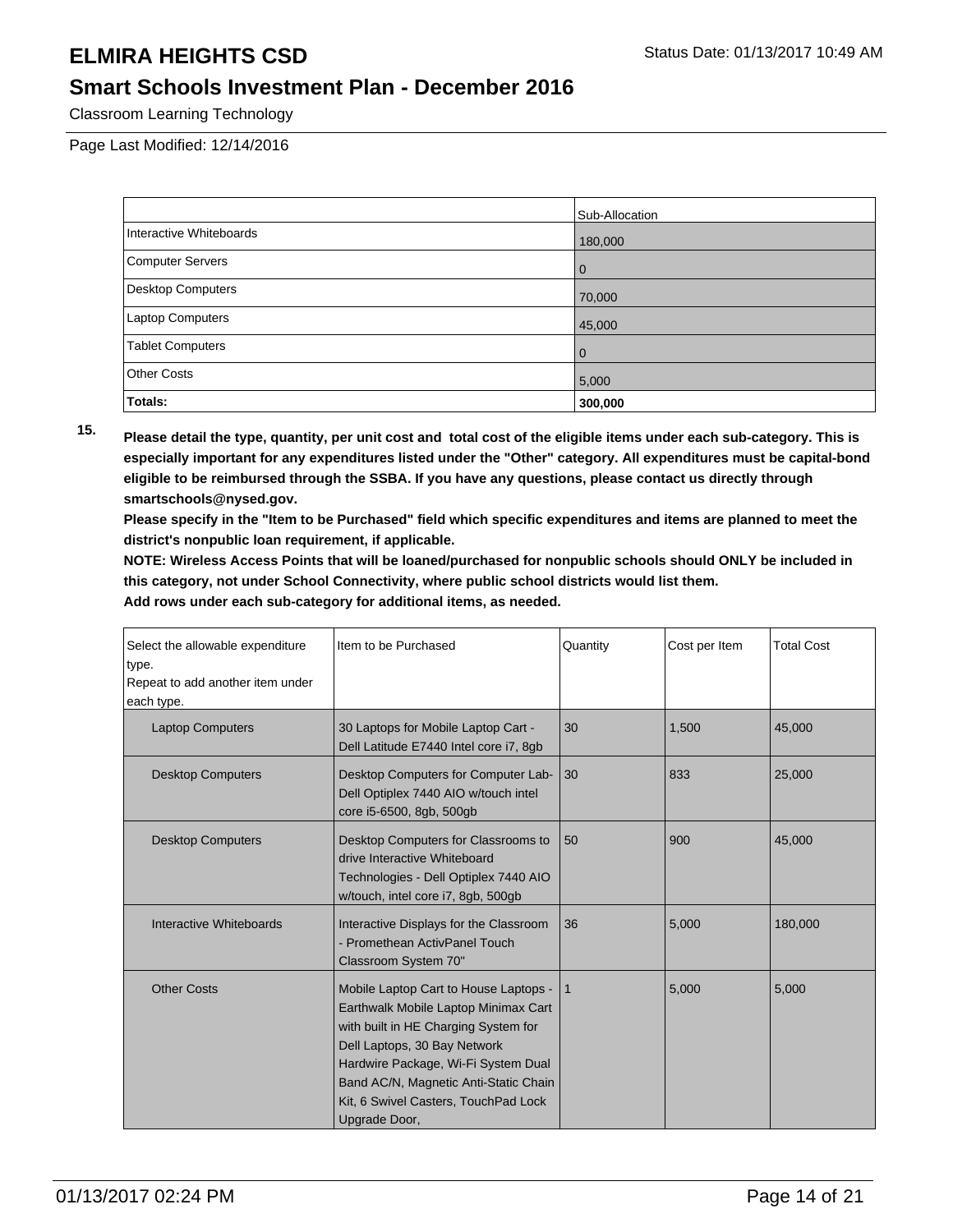### **Smart Schools Investment Plan - December 2016**

Pre-Kindergarten Classrooms

Page Last Modified: 12/13/2016

### **1. Provide information regarding how and where the district is currently serving pre-kindergarten students and justify the need for additional space with enrollment projections over 3 years.**

Based upon an educational needs assessment, the Board of Education is committed to expanding the Universal Pre-Kindergarten program to provide an opportunity for all students to receive UPK services in the near future. Currently, we provide two half-day sessions, which throughout the year are either at or near full capacity and sometimes require a waiting list. The current one classroom available for UPK, does not meet current recommended classroom square footage. In assessing our current building capacity, we find that expansion of this program would be impossible within the current building envelope. Creating the additional UPK classrooms at an appropriate recommended square footage would be beneficial in providing a quality full day UPK educational program.

Below are the current enrollment numbers for 15-16 school year and projected enrollment numbers over the next 3 school years after. 15-16 (current)

| $13 - 10$ (current) |
|---------------------|
| $PreK=36$           |
| $k - 6 = 563$       |
| $7 - 8 = 156$       |
| $9 - 12 = 342$      |
| 16-17 (projected)   |
| $PreK=91$           |
| $k - 6 = 570$       |
| $7 - 8 = 147$       |
| 9-12=354            |
| 17-18 (projected)   |
| $PreK=85$           |
| $k - 6 = 583$       |
| 7-8=159             |
| $9 - 12 = 316$      |
| 18-19 (projected)   |
| Prek=85             |
| $k - 6 = 585$       |
| $7 - 8 = 161$       |
| $9 - 12 = 321$      |

- **2. Describe the district's plan to construct, enhance or modernize education facilities to accommodate prekindergarten programs. Such plans must include:**
	- **Specific descriptions of what the district intends to do to each space;**
	- **An affirmation that pre-kindergarten classrooms will contain a minimum of 900 square feet per classroom;**
	- **The number of classrooms involved;**
	- **The approximate construction costs per classroom; and**

**- Confirmation that the space is district-owned or has a long-term lease that exceeds the probable useful life of the improvements.**

Proposed in the capital project is the inclusion of one addition to the Cohen complex, owned by the district, that will house 4 universal pre-K classroom spaces with a square footage of 956 SF per classroom; one additional resource room utilized to provide special education instruction with a square footage of 499 SF; and one small additional storage are consisting of 181 SF.

The Estimated per Classroom Construction cost for additional Pre-K classrooms: \$378,750.00. The smart schools bond act funds will cover the unaided portion of a Capital Construction Project that will receive Facilities Building Aid.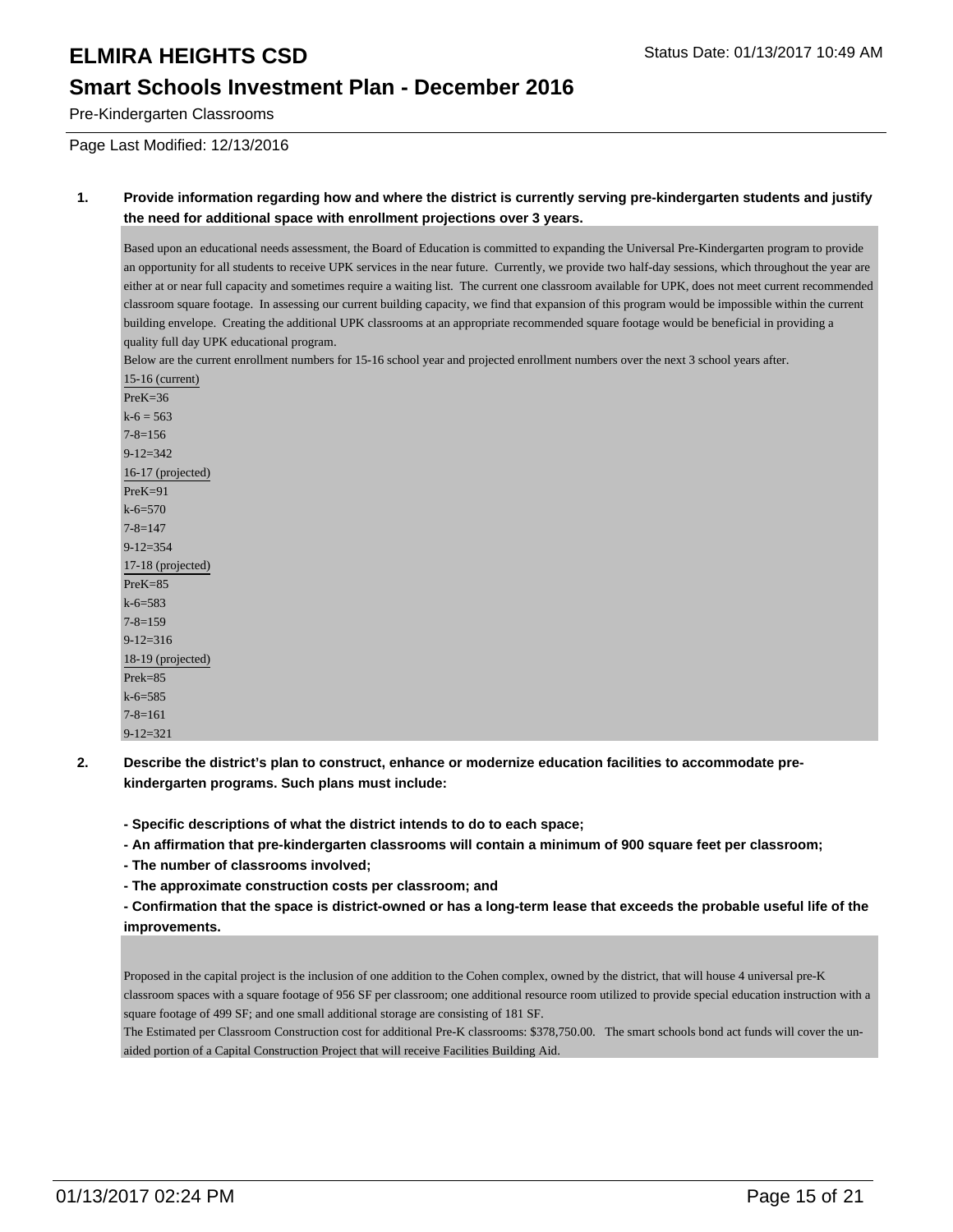### **Smart Schools Investment Plan - December 2016**

Pre-Kindergarten Classrooms

Page Last Modified: 12/13/2016

**3. Smart Schools Bond Act funds may only be used for capital construction costs. Describe the type and amount of additional funds that will be required to support ineligible ongoing costs (e.g. instruction, supplies) associated with any additional pre-kindergarten classrooms that the district plans to add.**

We will continue to support UPK through eligible grants. Currently, all personnel costs/supplies/materials/incidental costs are covered to run two one-half day sections. The district will pursue additional UPK funding we are eligible to support on-going costs and will make up the balance in the regular annual budgeting process. This is a priority for the district and shall be treated as such in the budgeting process. Based on the current Pre-k allocations received, all supplies and a portion of one of the new teacher's salary is covered. An additional \$289,000 to cover the remaining salaries and benefits for an additional 3 teachers and assistants.

**4. All plans and specifications for the erection, repair, enlargement or remodeling of school buildings in any public school district in the State must be reviewed and approved by the Commissioner. Districts that plan capital projects using their Smart Schools Bond Act funds will undergo a Preliminary Review Process by the Office of Facilities Planning.**

**Please indicate on a separate row each project number given to you by the Office of Facilities Planning.**

| Proiect Number        |  |
|-----------------------|--|
| 07-09-02-06-0-007-015 |  |

**5. If you have made an allocation for Pre-Kindergarten Classrooms, complete this table.**

**Note that the calculated Total at the bottom of the table must equal the Total allocation for this category that you entered in the SSIP Overview overall budget.**

|                                          | Sub-Allocation |
|------------------------------------------|----------------|
| Construct Pre-K Classrooms               | 480,733        |
| Enhance/Modernize Educational Facilities | (No Response)  |
| Other Costs                              | 45,267         |
| Totals:                                  | 526,000        |

**6. Please detail the type, quantity, per unit cost and total cost of the eligible items under each sub-category. This is especially important for any expenditures listed under the "Other" category. All expenditures must be capital-bond eligible to be reimbursed through the SSBA. If you have any questions, please contact us directly through smartschools@nysed.gov.**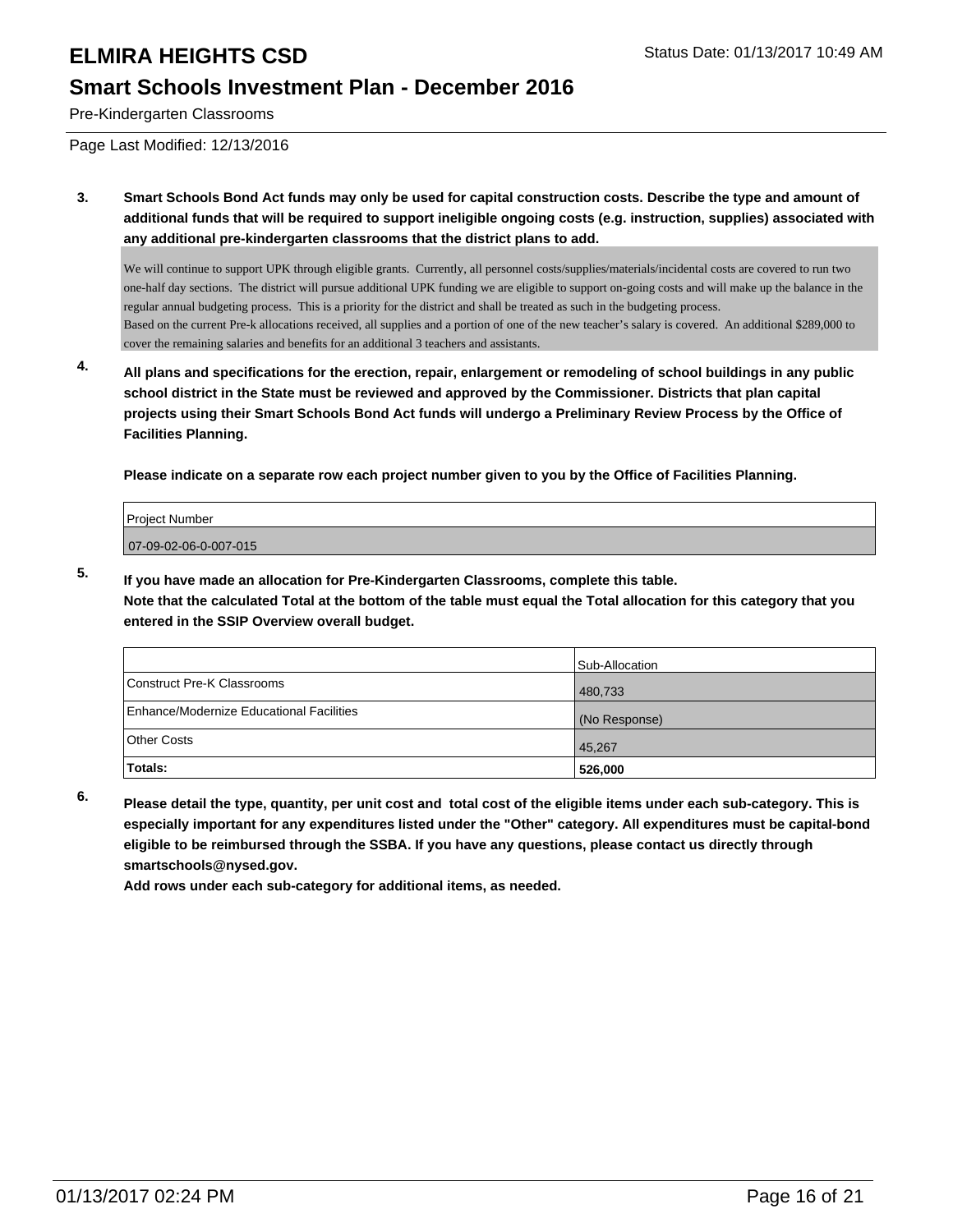## **Smart Schools Investment Plan - December 2016**

Pre-Kindergarten Classrooms

Page Last Modified: 12/13/2016

| Select the allowable expenditure<br>type. | Item to be purchased                  | Quantity | Cost per Item | <b>Total Cost</b> |
|-------------------------------------------|---------------------------------------|----------|---------------|-------------------|
| Repeat to add another item under          |                                       |          |               |                   |
| each type.                                |                                       |          |               |                   |
| <b>Construct Pre-K Classrooms</b>         | <b>General Construction</b>           |          | 345,574       | 345,574           |
| <b>Construct Pre-K Classrooms</b>         | <b>HVAC</b>                           |          | 61,435        | 61,435            |
| <b>Construct Pre-K Classrooms</b>         | Plumbing                              |          | 19,967        | 19,967            |
| <b>Construct Pre-K Classrooms</b>         | Electrical                            |          | 38,397        | 38,397            |
| <b>Other Costs</b>                        | Clerk of the Works                    |          | 11,519        | 11,519            |
| <b>Other Costs</b>                        | <b>Legal Services</b>                 |          | 1,843         | 1,843             |
| <b>Other Costs</b>                        | <b>General Administration Costs</b>   |          | 4,608         | 4,608             |
| <b>Other Costs</b>                        | <b>Insurance During Construction</b>  |          | 2,304         | 2,304             |
| <b>Construct Pre-K Classrooms</b>         | Furniture                             |          | 15,360        | 15,360            |
| <b>Other Costs</b>                        | <b>Architect and Engineering Fees</b> |          | 24,993        | 24,993            |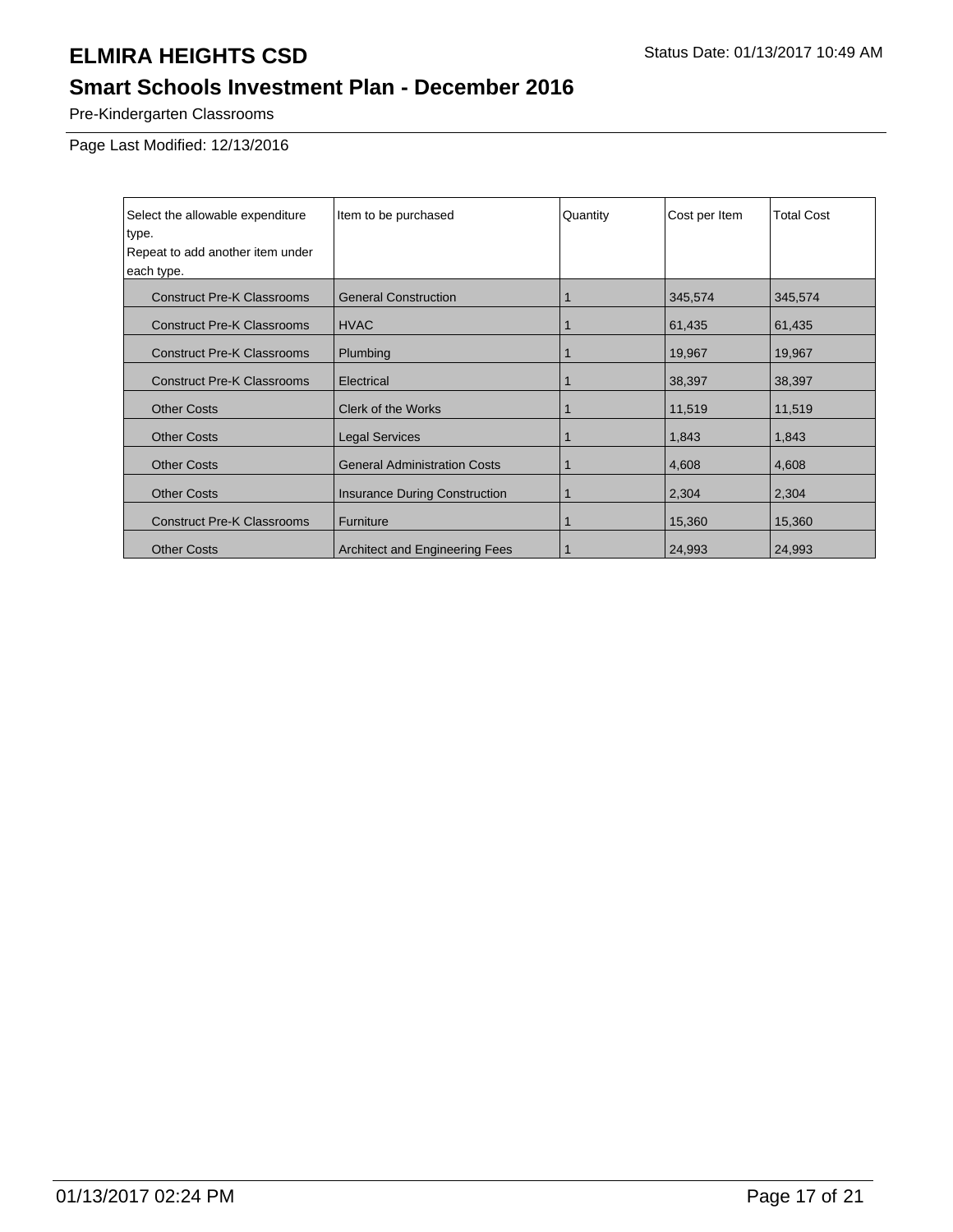### **Smart Schools Investment Plan - December 2016**

Replace Transportable Classrooms

**1. Describe the district's plan to construct, enhance or modernize education facilities to provide high-quality instructional space by replacing transportable classrooms.**

(No Response)

**2. All plans and specifications for the erection, repair, enlargement or remodeling of school buildings in any public school district in the State must be reviewed and approved by the Commissioner. Districts that plan capital projects using their Smart Schools Bond Act funds will undergo a Preliminary Review Process by the Office of Facilities Planning.**

**Please indicate on a separate row each project number given to you by the Office of Facilities Planning.**

| Project Number |  |
|----------------|--|
|                |  |
| (No Response)  |  |
|                |  |

**3. For large projects that seek to blend Smart Schools Bond Act dollars with other funds, please note that Smart Schools Bond Act funds can be allocated on a pro rata basis depending on the number of new classrooms built that directly replace transportable classroom units.**

**If a district seeks to blend Smart Schools Bond Act dollars with other funds describe below what other funds are being used and what portion of the money will be Smart Schools Bond Act funds.**

(No Response)

**4. If you have made an allocation for Replace Transportable Classrooms, complete this table. Note that the calculated Total at the bottom of the table must equal the Total allocation for this category that you entered in the SSIP Overview overall budget.**

|                                                | Sub-Allocation |
|------------------------------------------------|----------------|
| Construct New Instructional Space              | (No Response)  |
| Enhance/Modernize Existing Instructional Space | (No Response)  |
| Other Costs                                    | (No Response)  |
| Totals:                                        | 0              |

**5. Please detail the type, quantity, per unit cost and total cost of the eligible items under each sub-category. This is especially important for any expenditures listed under the "Other" category. All expenditures must be capital-bond eligible to be reimbursed through the SSBA. If you have any questions, please contact us directly through smartschools@nysed.gov.**

| Select the allowable expenditure | litem to be purchased | Quantity      | Cost per Item | <b>Total Cost</b> |
|----------------------------------|-----------------------|---------------|---------------|-------------------|
| type.                            |                       |               |               |                   |
| Repeat to add another item under |                       |               |               |                   |
| each type.                       |                       |               |               |                   |
| (No Response)                    | (No Response)         | (No Response) | (No Response) | (No Response)     |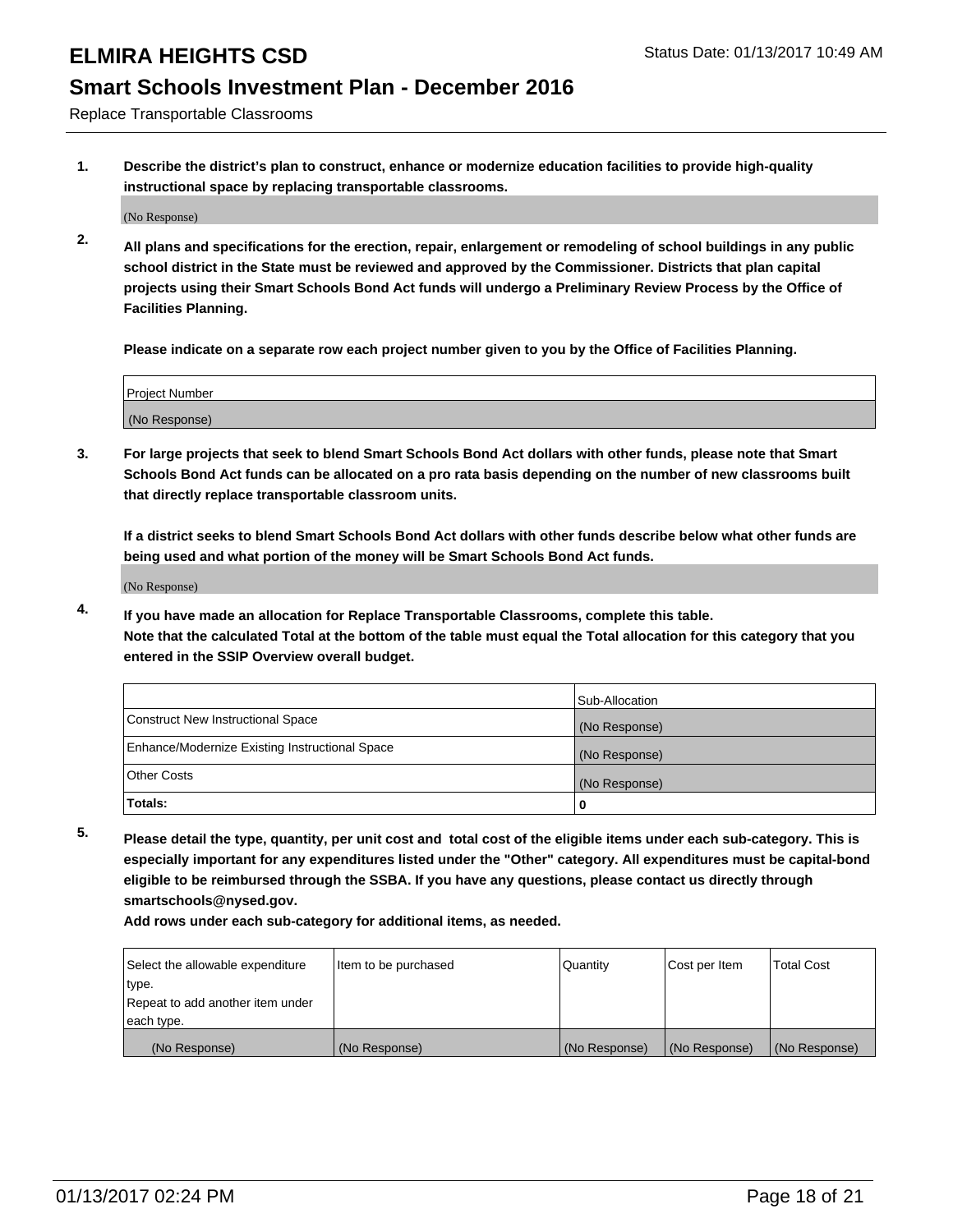### **Smart Schools Investment Plan - December 2016**

High-Tech Security Features

**1. Describe how you intend to use Smart Schools Bond Act funds to install high-tech security features in school buildings and on school campuses.**

(No Response)

**2. All plans and specifications for the erection, repair, enlargement or remodeling of school buildings in any public school district in the State must be reviewed and approved by the Commissioner. Districts that plan capital projects using their Smart Schools Bond Act funds will undergo a Preliminary Review Process by the Office of Facilities Planning.** 

**Please indicate on a separate row each project number given to you by the Office of Facilities Planning.**

| Project Number |  |
|----------------|--|
| (No Response)  |  |

- **3. Was your project deemed eligible for streamlined Review?**
	- Yes
	- $\square$  No
- **4. Include the name and license number of the architect or engineer of record.**

| <b>Name</b>   | License Number |
|---------------|----------------|
| (No Response) | (No Response)  |

**5. If you have made an allocation for High-Tech Security Features, complete this table. Note that the calculated Total at the bottom of the table must equal the Total allocation for this category that you entered in the SSIP Overview overall budget.**

|                                                      | Sub-Allocation |
|------------------------------------------------------|----------------|
| Capital-Intensive Security Project (Standard Review) | (No Response)  |
| <b>Electronic Security System</b>                    | (No Response)  |
| <b>Entry Control System</b>                          | (No Response)  |
| Approved Door Hardening Project                      | (No Response)  |
| <b>Other Costs</b>                                   | (No Response)  |
| Totals:                                              | 0              |

**6. Please detail the type, quantity, per unit cost and total cost of the eligible items under each sub-category. This is especially important for any expenditures listed under the "Other" category. All expenditures must be capital-bond eligible to be reimbursed through the SSBA. If you have any questions, please contact us directly through smartschools@nysed.gov.**

| Select the allowable expenditure | Item to be purchased | Quantity      | Cost per Item | Total Cost    |
|----------------------------------|----------------------|---------------|---------------|---------------|
| type.                            |                      |               |               |               |
| Repeat to add another item under |                      |               |               |               |
| each type.                       |                      |               |               |               |
| (No Response)                    | (No Response)        | (No Response) | (No Response) | (No Response) |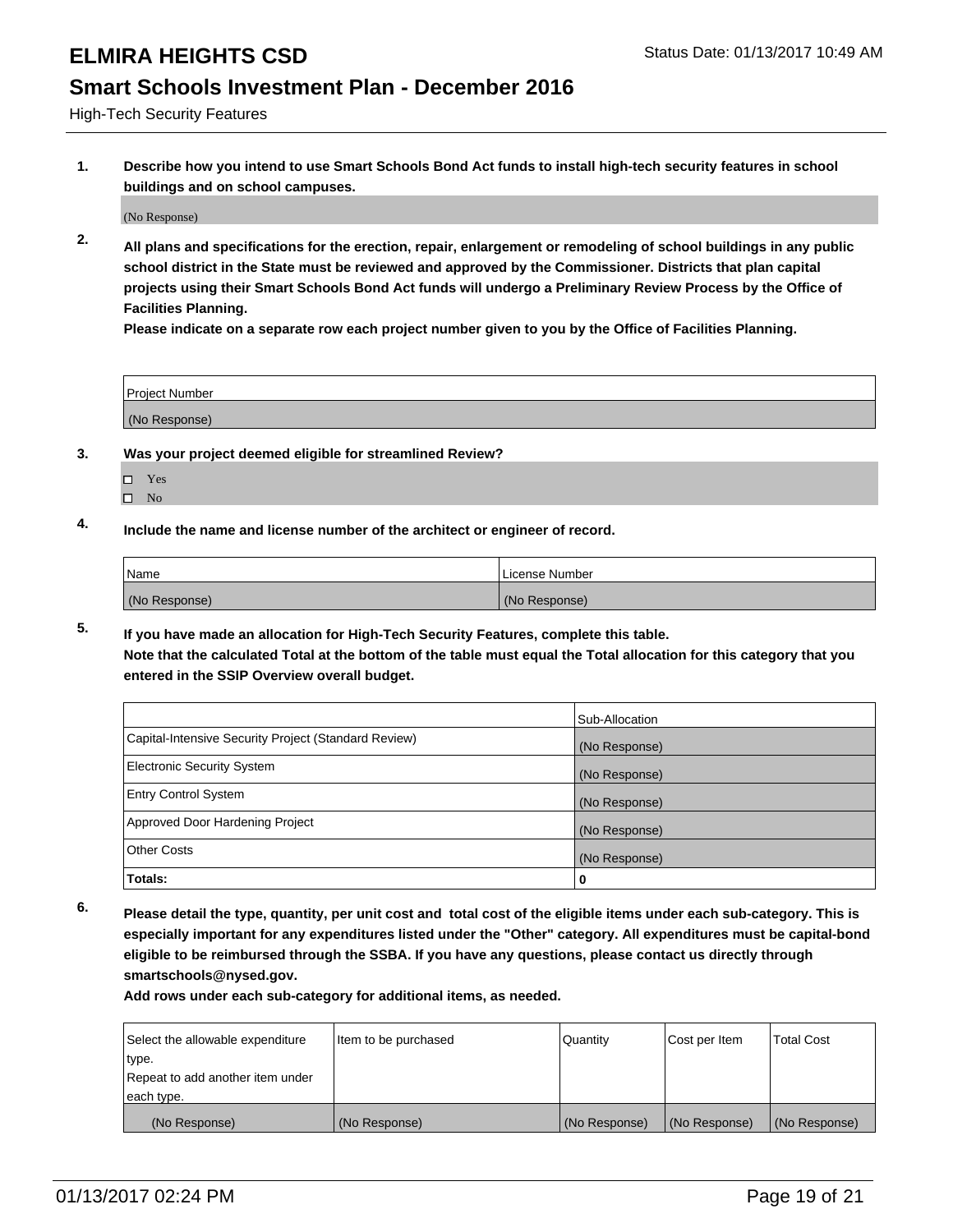## **Smart Schools Investment Plan - December 2016**

Report